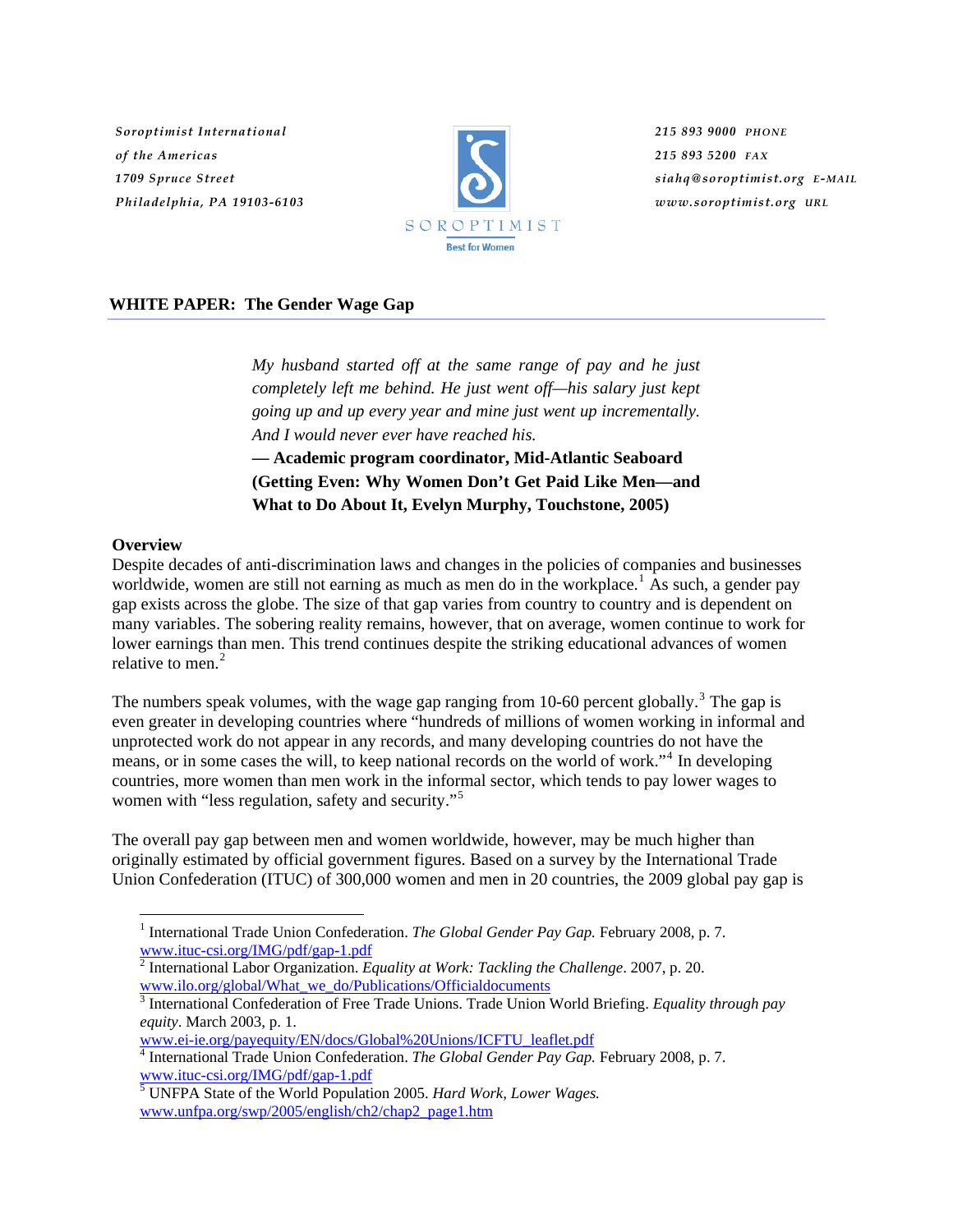at 22% rather than the 1[6](#page-1-0).5 % figure taken in 2008.<sup>6</sup> This may be due to a number of reasons. The ITUC-report mentions workplace discrimination and occupational segregation. Also the fact that a higher proportion of women than men are being employed in (often lower paid) part-time work or below their education level may contribute to the pay gap. Women may (be forced to) choose for lower paying positions because of the need to combine work with care responsibilities.<sup>[7](#page-1-1)</sup>

The global economic crisis is another factor impacting women's earnings. In this recession, more men have lost jobs than women have, since men – so far – are disproportionately found in the hardest hit sectors, such as construction.<sup>[8](#page-1-2)</sup> As a result, even more households are more dependent on women's earnings. Unequal pay hurts these households.

In other parts of the world, such as Latin America and the Caribbean, the financial crisis is especially impacting women and their earnings.<sup>[9](#page-1-3)</sup> In those parts of the world, many women work in industries that are responsive to economic fluctuations, such as commerce, manufacturing or domestic services. Although little systematic global data is available so far on how the crisis has changed the distribution of wages, the crisis seems to have increased wage disparities worldwide.<sup>[10](#page-1-4)</sup>

When the wage gap is accumulated over many years for all men and women workers, "the losses to women and their families are large and can be devastating."<sup>[11](#page-1-5)</sup> Even with increased time in the labor market, women cannot make up the loss in lifetime earnings. For this reason and a variety of other factors, women enter retirement with fewer economic resources than men.

As an organization of business and professional women dedicated to improving the lives of women and girls in local communities and throughout the world, Soroptimist is committed to working on this issue. Soroptimist's exploration of the gender wage gap worldwide is a starting point for dialogue and education, given the reality that most of the world's women are poor. Pay equity addresses that poverty, which ripples out to impact women as well as their families, communities, and the economies of their nations. When women have increased economic choices, they are empowered in numerous ways, which also benefits the rest of society.

## **Wage Gap versus Comparable Worth**

Male-female income disparity—referred to as the "gender wage gap," "the gender earnings gap" and the "gender pay gap"—is a statistical indicator of women's wages relative to men's. This gap only compares the differences in overall wages earned by men and women. It does not include comparisons of wages in similar jobs. As a rule, it is usually calculated by dividing the average annual earnings of women by the average annual earnings of men.<sup>[12](#page-1-6)</sup> It is important to note that the

*Previously Thought,* 2009. <http://www.ituc-csi.org/new-report-shows-global-gender-pay.html> <sup>7</sup> WageIndicator.org, *ITUC Report: No progress in reducing gender pay gap*, March 5, 2009.

9 International Labour Organization, *Global Wage Report: 2009 Update*, p. 10.

<span id="page-1-3"></span>[http://www.ilo.org/wcmsp5/groups/public/---dgreports/---](http://www.ilo.org/wcmsp5/groups/public/---dgreports/---dcomm/documents/publication/wcms_116500.pdf)

 $\frac{10}{10}$  Ibid.

<span id="page-1-0"></span> $\overline{a}$ <sup>6</sup> International Trade Union Confederation. *New Report Shows Global Gender Pay Gap Bigger Than* 

<span id="page-1-1"></span>[http://www.wageindicator.org/main/WageIndicatorgazette/2009/ituc-report-gender-in-equality-in-the](http://www.wageindicator.org/main/WageIndicatorgazette/2009/ituc-report-gender-in-equality-in-the-labour-market-an-overview-of-global-trends-and-developments)[labour-market-an-overview-of-global-trends-and-developments](http://www.wageindicator.org/main/WageIndicatorgazette/2009/ituc-report-gender-in-equality-in-the-labour-market-an-overview-of-global-trends-and-developments) <sup>8</sup>

<span id="page-1-2"></span>Heather Boushey, *Equal Pay for Breadwinners*, Washington, DC: Center for American Progress, 2009. [http://www.americanprogress.org/issues/2009/01/gender\\_economy\\_report.html](http://www.americanprogress.org/issues/2009/01/gender_economy_report.html)

[dcomm/documents/publication/wcms\\_116500.pdf](http://www.ilo.org/wcmsp5/groups/public/---dgreports/---dcomm/documents/publication/wcms_116500.pdf)

<span id="page-1-5"></span><span id="page-1-4"></span><sup>11</sup> Women and Work Commission. *A Fair Deal for Women in the Workplace.* p. 10.

<span id="page-1-6"></span>[www.womenandequalityunit.gov.uk/women\\_work\\_commission/fairdealforwomen\\_interim\\_statement.pdf](http://www.womenandequalityunit.gov.uk/women_work_commission/fairdealforwomen_interim_statement.pdf) 12 Department of Justice Canada. *Pay Equity Review.*

[www.justice.gc.ca/](http://www.justice.gc.ca/)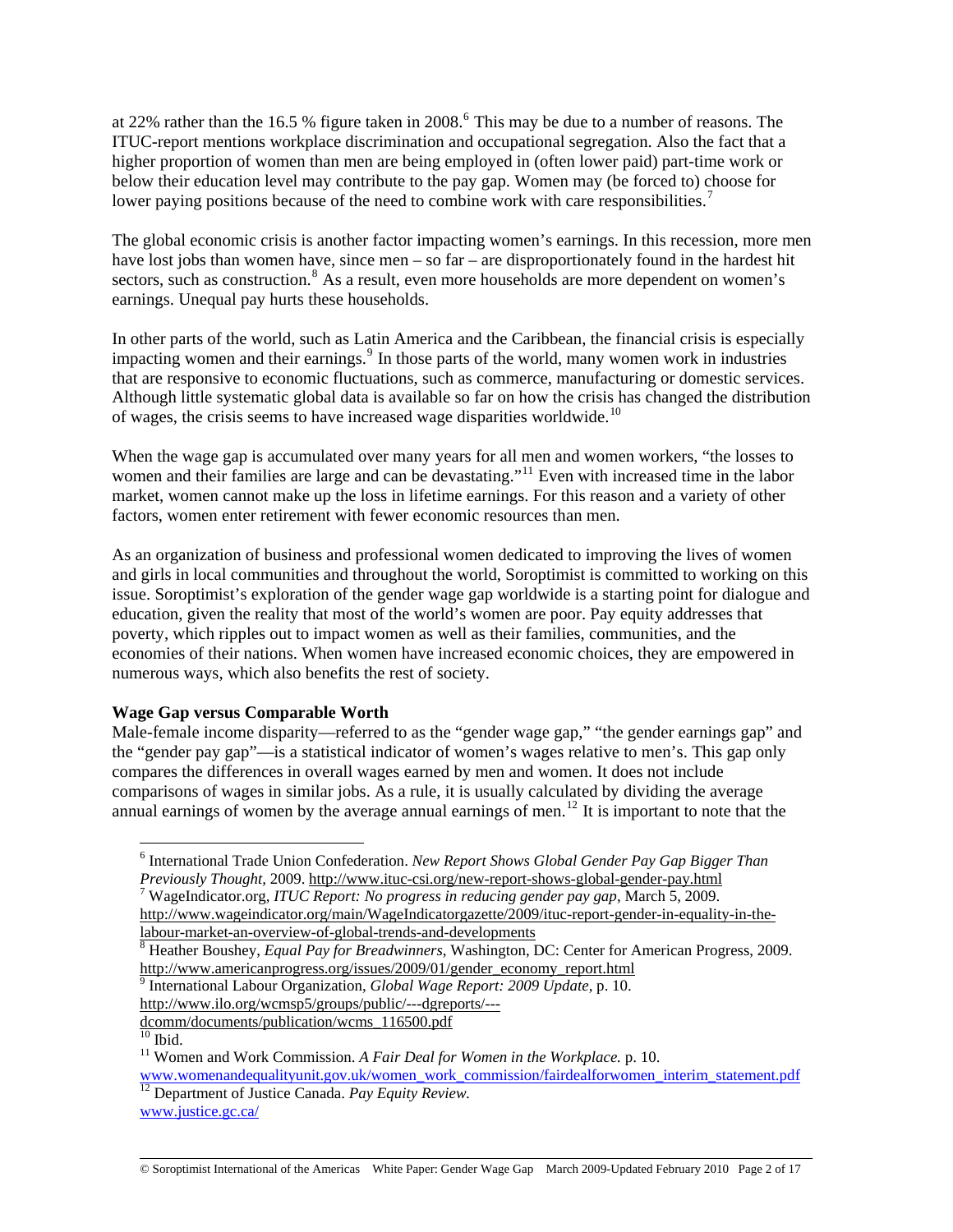gender pay gap is not estimated in a consistent way across all countries, which use different measures to calculate the gap.  $13$ 

In the European Union, for example, the gender wage gap is calculated as the ratio of women's average gross hourly wages to men's.<sup>[14](#page-2-1)</sup> Panama and Australia also calculate the wage gap using hourly earnings, while most non-European Union countries, such as Japan and El Salvador, calculate the gap based on monthly earnings.[15](#page-2-2) In the USA, median weekly earnings are used to calculate the gender pay gap.[16](#page-2-3) The gender wage gap also varies depending on other issues, such as "labor market experience, unionization, occupation, industry, educational attainment, and age, among other factors."<sup>[17](#page-2-4)</sup>

Another policy approach is comparing wages by looking at comparable worth (also called pay equity).<sup>[18](#page-2-5)</sup> Comparable worth is a concept introduced in the 1980s to explain the effects of job segregation practices.<sup>[19](#page-2-6)</sup> At the heart of comparable worth is the fact that jobs traditionally done by women have been systematically undervalued in the marketplace. As a result, jobs disproportionately held by women are paid less than comparable jobs with the same level of skills and responsibilities commonly held by males. $20$ 

Fueling the emergence of the comparable worth or pay equity movement were studies revealing that on average, working women earned 60 cents for every dollar earned by men—a pay gap that had not changed substantially for several decades.[21](#page-2-8) Comparable worth advocates have attributed most of this earnings differential to the sex-segregation of the workforce, with women dominating lower-paying occupations such as nursing, retails sales and clerical services.<sup>[22](#page-2-9)</sup>

Comparable worth should not be confused with equal pay for equal work. Equal pay requires that men and women be paid the same when they do the same job. Comparable worth is broader and addresses equal pay for work of *equal value*. Jobs do not need to be the same in order to be compared. The value of work is assessed based on the "composite of skill, effort and responsibility required to do the job and the working conditions under which the job is performed."<sup>[23](#page-2-10)</sup>

Examples of pay inequity—where jobs of equal value did not receive comparable pay—include those reported in the City of Mississauga, Ontario, where a male layout artist received \$12.44 an hour, compared to a female computer terminal operator who received \$11.39 per hour, an estimated \$2,184

 $\overline{a}$ 

[www.justice.gc.ca/](http://www.justice.gc.ca/)

<span id="page-2-0"></span><sup>&</sup>lt;sup>13</sup> International Trade Union Confederation. *The Global Gender Pay Gap*. February 2008, p. 51. [www.ituc-csi.org/IMG/pdf/gap-1.pdf](http://www.ituc-csi.org/IMG/pdf/gap-1.pdf)

<span id="page-2-1"></span><sup>&</sup>lt;sup>14</sup> European Commission. *The gender pay gap—origins and policy responses*. July 2006, p. 9. [http://ec.europa.eu/employment\\_social/publications/2006/ke7606200\\_en.pdf](http://ec.europa.eu/employment_social/publications/2006/ke7606200_en.pdf)

 $15$  Ibid.

<span id="page-2-3"></span><span id="page-2-2"></span> $^{16}$  Ibid.

<span id="page-2-4"></span><sup>17</sup> Department of Justice Canada. *Pay Equity Review.*

<span id="page-2-5"></span><sup>&</sup>lt;sup>18</sup> Heather Boushey, Regional Labor Review. *Is "Comparable Worth" Worth It?* Fall 2000, p. 29. [http://www.hofstra.edu/pdf/Academics/Colleges/HCLAS/CLD/CLD\\_RLR\\_f00\\_compworth.pdf](http://www.hofstra.edu/pdf/Academics/Colleges/HCLAS/CLD/CLD_RLR_f00_compworth.pdf)

<span id="page-2-7"></span><span id="page-2-6"></span><sup>&</sup>lt;sup>19</sup> Answers.com, *Comparable Worth*. [www.answers.com/topic/comparable-worth?cat=biz-fin](http://www.answers.com/topic/comparable-worth?cat=biz-fin)<sup>20</sup> Haignere, Inc. Equal Pay and Pay Equity Research. *What is Pay Equity/Comparable Worth?* 

[www.payequityresearch.com/worth.htm](http://www.payequityresearch.com/worth.htm)

<span id="page-2-9"></span><span id="page-2-8"></span><sup>&</sup>lt;sup>21</sup> Answers.com, *Comparable Worth*. [www.answers.com/topic/comparable-worth?cat=biz-fin](http://www.answers.com/topic/comparable-worth?cat=biz-fin)<sup>22</sup> Ibid. 23 Department of Justice Canada. *Pay Equity Review.*

<span id="page-2-10"></span>[www.justice.gc.ca/](http://www.justice.gc.ca/)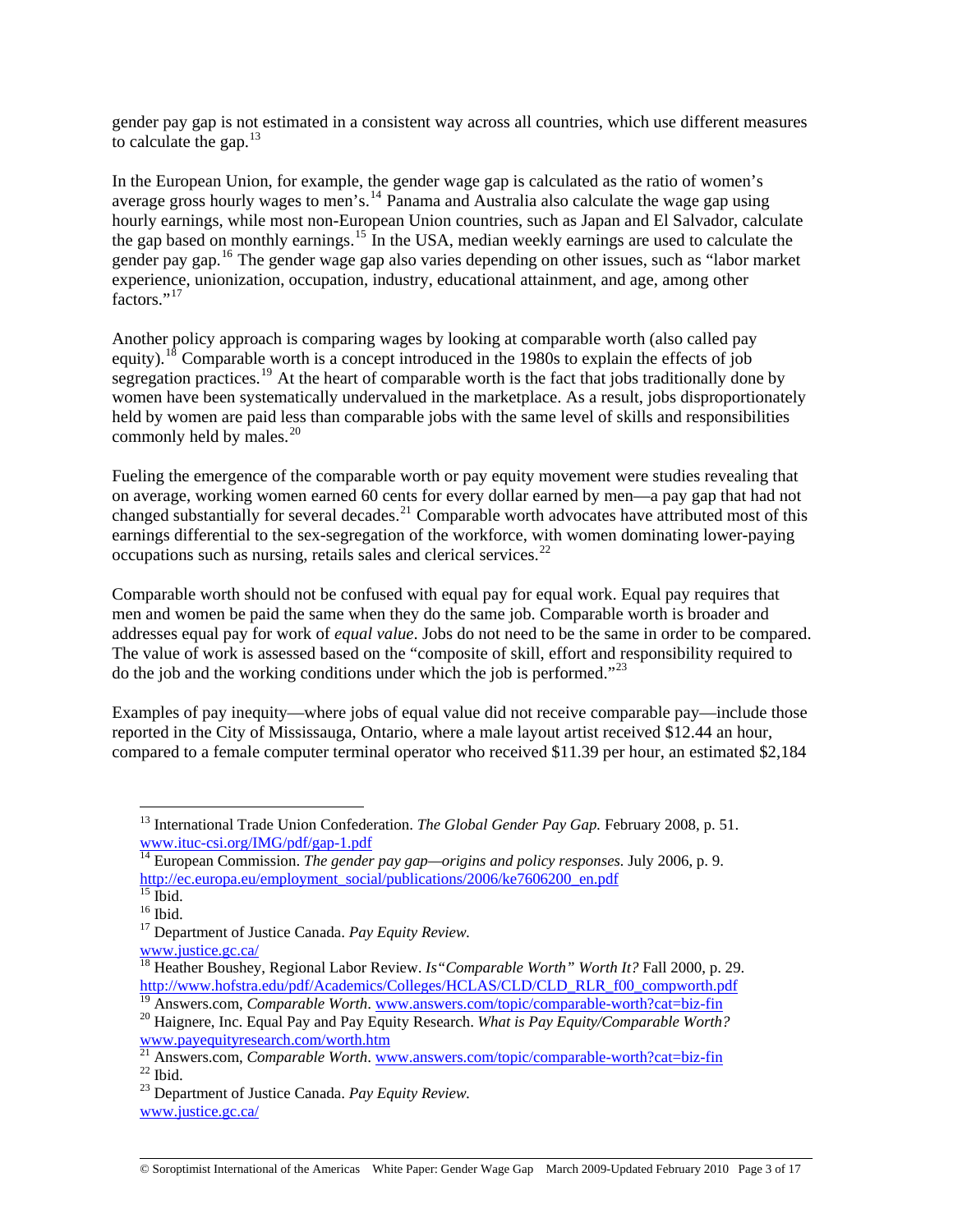in annual earnings. Similarly, a male acquisitions clerk received \$11.39 per hour, while a female processing clerk earned only \$10.42 per hour, at an estimated \$1,009 difference in annual wages.<sup>[24](#page-3-0)</sup>

In other examples of pay inequity, studies found that secretaries in a substantial portion of U.S. school districts were being paid considerably less than the (predominantly male) janitors. In Denver, nurses were making less than gardeners, while school nurses in the West Islip school district of New York State started at \$27,000, with groundsmen starting at \$29,000.<sup>[25](#page-3-1)</sup>

To date, 46 states in the U.S. have taken action on comparable worth. Twenty have made some pay equity adjustments and six (Iowa, Minnesota, New York, Oregon, Washington and Wisconsin) have installed broad-based comparable worth laws for state government employees.<sup>[26](#page-3-2)</sup>

> "*If you're a young woman who graduated last summer from high school, you will earn \$700,000 less over your working life than the young man standing in line with you to get his diploma. If you graduated from college, you'll lose \$1.2 million compared to the man getting his degree along with you."*  **-- Evelyn Murphy, President, The Wage Project**  [www.womensmedia.com/new/Murphy-Gender-Wage-Gap](http://www.womensmedia.com/new/Murphy-Gender-Wage-Gap-losing.shtml)[losing.shtml](http://www.womensmedia.com/new/Murphy-Gender-Wage-Gap-losing.shtml)

### **What are Women Earning?**

In 2008, 1.2 billion of the 3 billion workers in the world were women.<sup>[27](#page-3-3)</sup> The ongoing global economic crisis, however, has increased the number of unemployed women worldwide by up to 22 million in 2009, "making decent work for women increasingly difficult."[28](#page-3-4) The recession is pushing women into jobs that are vulnerable and unstable, adding to the burden that they are "already paid less than men in a shrinking employment market."<sup>[29](#page-3-5)</sup>

The gender wage gap still plagues the American workforce. Out of 19 countries with membership in the OECD (Organization for Economic Cooperation and Development), the U.S. has the largest gender earnings gap, save for Austria and Switzerland. In the United States, for example, equal pay for equal work has been the law since 1963, but women are still paid less than men. Latest Census statistics show tha**t** the gap between men's and women's earnings widened slightly between 2007 and 2008**,** from 77.8 (generally rounded to 78 percent) to 77 percent. Based on the median earnings of full-time, year-round workers, women's earnings were \$35,745 and men's earnings were \$46,367.<sup>3</sup>

<span id="page-3-0"></span><sup>24</sup> National Committee on Pay Equity. *Real Life Example of Equivalent Jobs.*  [www.pay-equity.org/PDFs/EquivalentJobs.pdf](http://www.pay-equity.org/PDFs/EquivalentJobs.pdf)

<span id="page-3-1"></span><sup>25</sup> Haignere, Inc., Equal Pay and Pay Equity Research. *What is Pay Equity/Comparable Worth?*  [www.payequityresearch.com/worth.htm](http://www.payequityresearch.com/worth.htm)<br>
<sup>26</sup> Answers.com, *Comparable Worth*. www.answers.com/topic/comparable-worth?cat=biz-fin

<span id="page-3-3"></span><span id="page-3-2"></span><sup>&</sup>lt;sup>27</sup> International Labour Organization. *ILO warns economic crisis could generate up to 22 million more unemployed women in 2009, jeopardize equality gains at work and at home*, March 5, 2009. [http://www.ilo.org/global/About\\_the\\_ILO/Media\\_and\\_public\\_information/Press\\_releases/lang-](http://www.ilo.org/global/About_the_ILO/Media_and_public_information/Press_releases/lang--en/WCMS_103447/index.htm) [en/WCMS\\_103447/index.htm](http://www.ilo.org/global/About_the_ILO/Media_and_public_information/Press_releases/lang--en/WCMS_103447/index.htm)

<span id="page-3-4"></span> $\overline{^{28}}$  Ibid.

<span id="page-3-5"></span><sup>29</sup> In These Times. *Global Recession Hitting Women Harder than Men,* July 22, 2009, [http://www.inthesetimes.com/working/entry/4642/global\\_recession\\_hitting\\_women\\_harder\\_than\\_men/](http://www.inthesetimes.com/working/entry/4642/global_recession_hitting_women_harder_than_men/) 30 National Committee on Pay Equity, *Wage Gap Widens Once Again,* November 19, 2009.

<span id="page-3-6"></span>[http://www.pay-equity.org](http://www.pay-equity.org/)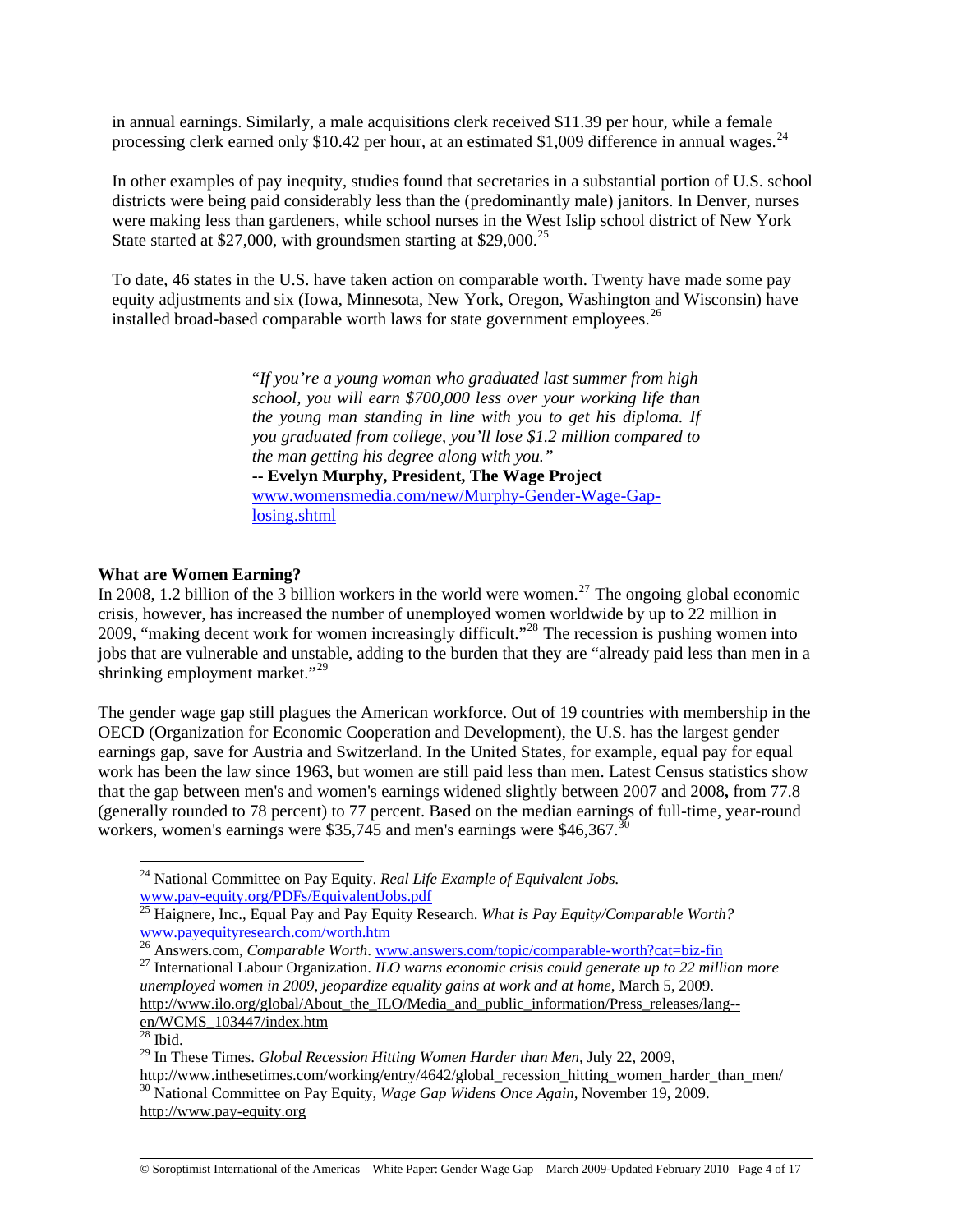According to the Canadian Labour Congress, women in Canada earn 72.5 cents per each dollar earned by men, representing a gender pay gap of 27.5 percent.<sup>[31](#page-4-0)</sup> The average gender pay gap in 2006 for 30 European countries was 14.5 percent. The Nordic states reported between 14 to 20 percent in the gender wage gap, with the gap remaining steady or increasing slightly.<sup>[32](#page-4-1)</sup>

Japan has one of the largest salary gaps, with women being paid 33 percent less than men. Japan's male-female pay inequity edges out its Asian neighbors of South Korea and China, and is double the world average.<sup>[33](#page-4-2)</sup> Japan's large wage gap is due, in part, to seniority systems at businesses that ensure men are promoted more often. In addition, women make up more than two-thirds of all part-time workers, many staying at home to care for their children, and as such earn minimal wages.<sup>[34](#page-4-3)</sup> In Latin America and the Caribbean, where most women are employed in low-status, poorly paid work, they earn on average only about 69 cents of men's labor income.<sup>[35](#page-4-4)</sup>

# **Causes of the Gender Wage Gap**

What accounts for the differences in earnings between women and men? Observable factors can include education, job experience and hours of work, among other reasons, but these explain no more than 50 percent of the gender wage gap. The remainder—called the residual—points to discrimination.<sup>36</sup>

Many of the causes for the gender wage gap interrelate and overlap, and point to this discrimination on a variety of fronts. At its root is the gender division of labor, which assumes that women's primary involvement is in reproduction, unpaid household work, caregiving and unequal power relations at home.<sup>[37](#page-4-6)</sup> Such activities often restrict women's employment opportunities, mobility, educational attainment and skills development. During their lifetime, women spend more time on combined unpaid and paid work than men do. $3$ 

Many believe that the wage gap is a good measure of the extent of gender wage discrimination, which can include: occupational segregation; lack of family-friendly workplaces; educational choices that are often a result of culture/socialization; and women themselves not asking for better pay.

**1.) Occupational Segregation:** The wage gap exists because many women are still segregated into a few low-paying jobs. Half of all women workers, for example, are in sales, clerical or service jobs. Workers in "women's jobs" are paid less than worker's in "men's jobs," with studies showing that the more an occupation is dominated by women, the less it pays.<sup>[39](#page-4-8)</sup> Some posit that women are segregated into certain jobs because of discrimination from employers, male employees or customers. In addition, women often face barriers in promotion or career development—the glass ceiling—that excludes them from or segregates them into certain jobs. Furthermore, occupational segregation is reinforced by

<span id="page-4-0"></span><sup>31</sup> International Trade Union Confederation. *The Global Gender Pay Gap*. February 2008, p. 13. [www.ituc-csi.org/IMG/pdf/gap-1.pdf](http://www.ituc-csi.org/IMG/pdf/gap-1.pdf)

<span id="page-4-1"></span> $32$  Ibid, p.14.

<span id="page-4-2"></span><sup>33</sup> Japan Times. *Editorial: Japan's salary gap*. March 24, 2008. <http://search.japantimes.co.jp/cgi-bin/ed20080324a1.html><br><sup>[34](http://search.japantimes.co.jp/cgi-bin/ed20080324a1.html)</sup> Ibid.

<span id="page-4-4"></span><span id="page-4-3"></span><sup>35</sup> UNICEF. *State of the World's Children 2007*. p. 18

[www.unicef.org/sowc07/docs/sowc07\\_tacro.pdf](http://www.unicef.org/sowc07/docs/sowc07_tacro.pdf)

<span id="page-4-5"></span><sup>36</sup> Claudia Goldin. The Library of Economic and Liberty. *Concise Encyclopedia of Economics*. <http://www.econlib.org/library/Enc/GenderGap.html>

<span id="page-4-6"></span><sup>&</sup>lt;sup>37</sup> United Nations Economic and Social Council. *Follow-up to the Fourth World Conference on Women.* March 1999. [www.un.org/womenwatch/daw/csw/aging.htm](http://www.un.org/womenwatch/daw/csw/aging.htm) <sup>38</sup> Ibid.

<span id="page-4-7"></span>

<span id="page-4-8"></span><sup>39</sup> National Committee on Pay Equity. *Questions & Answers on Pay Equity*. [www.pay-equity.org/info-Q&A.html](http://www.pay-equity.org/info-Q&A.html)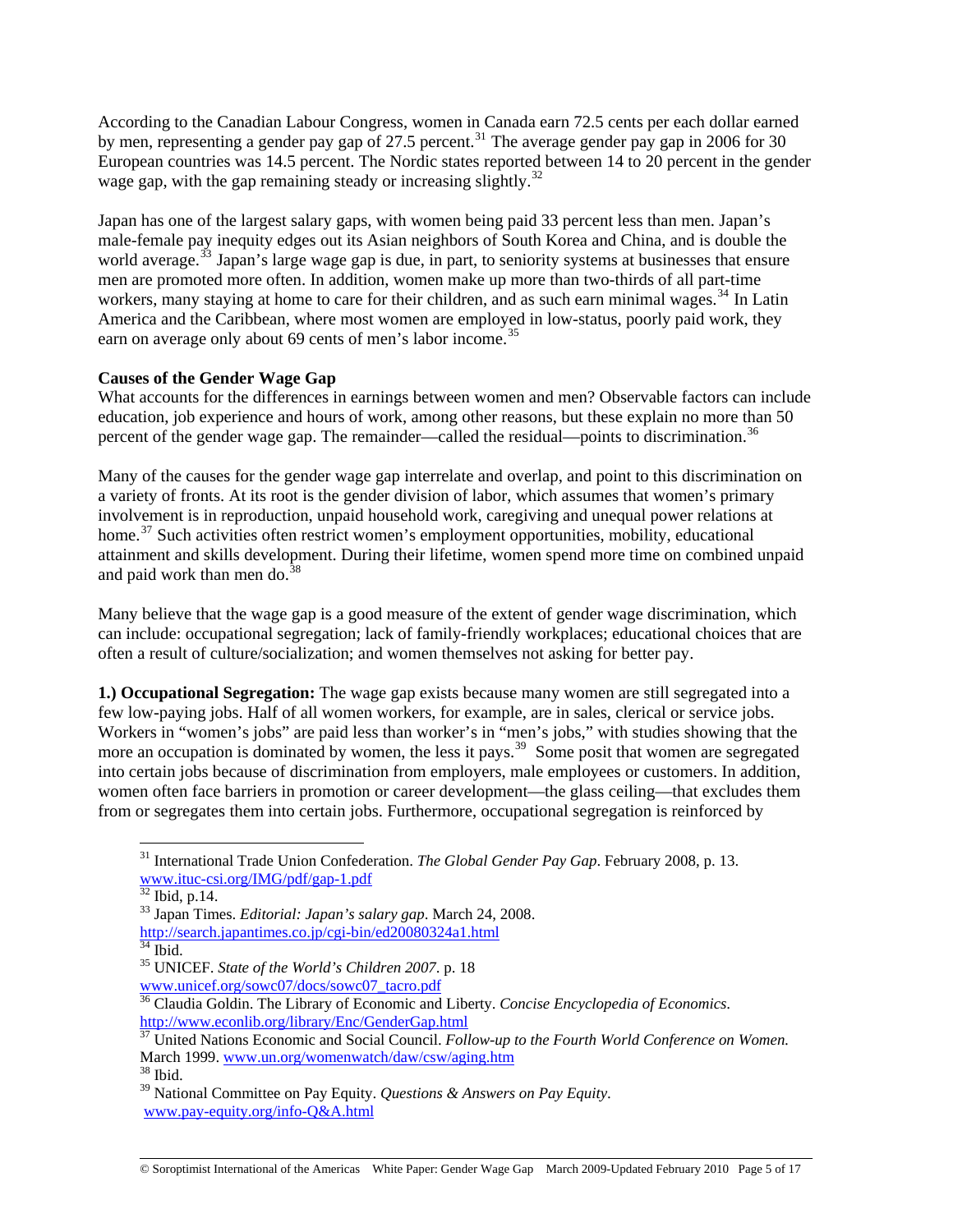traditions and stereotypes that influence and constrain women in choices of education, types of jobs and employment patterns.<sup>[40](#page-5-0)</sup>

**2.) Family Life-Work Balance**: When it comes to balancing work and family life, women still experience greater difficulties than men. Studies show that far more women than men choose to take parental leave to care for children. Because having children often affects women's career choice, more women than men work on a part-time basis and take more frequent career breaks than men, which ultimately has a negative impact on their careers.<sup>[41](#page-5-1)</sup> In addition, the number of children a woman has impacts her earnings. For women working full-time, having one child does not significantly impact wages. Two children, however, is estimated to reduce a woman's paycheck by 10 percent, and three or more children by 15 percent.<sup>[42](#page-5-2)</sup>

Fundamental to these work-family life issues is the extent to which the pay gap is a result of individual women's choices, and to what extent "women are constrained by a number of barriers which interact to hold down women's pay."<sup>[43](#page-5-3)</sup> Another powerful reason given for women's lower wages is that by virtue of their family role, women are perceived to have less need of income than men. Employers, unions and governments often see men as "being in need of a living wage, while in contrast, they rarely compare women to any concept of need" for a decent living wage.<sup>[44](#page-5-4)</sup>

In today's economic recession, however, families are depending on women's earnings (which are less than men's and less likely to come with health insurance) more than ever before. The poor economy and lack of job creation means that families will need to ensure that they do what they can to keep parents working; and losing a job because a parent needs some time off to care for a sick child will create increased hardships for families since finding a new job is now much more difficult.<sup>[45](#page-5-5)</sup> These new trends should shape what policies are most important to support working families who struggle to balance being a good employee with being a good caretaker.<sup>[46](#page-5-6)</sup>

**3.) Educational Choices.** Decades ago, women were told that lack of education resulted in the gender pay gap. But women in some parts of the world have made remarkable gains in education over the last three decades, graduating from college at the same rate as men and at times, surpassing men in education.<sup>[47](#page-5-7)</sup> Despite these achievements, there have been only modest improvements in pay equity, and the gender wage gap continues to impact women. One year out of college, women in the United States working full time earn only 80 percent as much as their male colleagues earn. Ten years after graduation, women fall farther behind, earning only 69 percent as much as men earn.<sup>[48](#page-5-8)</sup> Gender segregation in undergraduate majors and the subsequent segregation of the workforce partly explain the pay gap after one year and then 10 years. Yet, the pay gap within fields of study and occupations

<span id="page-5-0"></span><sup>40</sup> Commission of the European Communities. *Tackling the pay gap between women and men*. 2007, p. 3. [http://ec.europa.eu/employment\\_social/news/2007/jul/genderpaygap\\_en.pdf](http://ec.europa.eu/employment_social/news/2007/jul/genderpaygap_en.pdf)

 $41$  Ibid. p.4.

<span id="page-5-2"></span><span id="page-5-1"></span><sup>42</sup> Women and Work Commission. *A Fair Deal for Women in the Workplace.* p. 8. [www.womenandequalityunit.gov.uk/women\\_work\\_commission/fairdealforwomen\\_interim\\_statement.pdf](http://www.womenandequalityunit.gov.uk/women_work_commission/fairdealforwomen_interim_statement.pdf) 43 Ibid.

<span id="page-5-4"></span><span id="page-5-3"></span><sup>44</sup> Jill Rubery. International Labor Office. *Pay equity, minimum wage and equality at work*. 2003, p. 5. [www.ilo.org/dyn/declaris/DECLARATIONWEB.DOWNLOAD\\_BLOB?Var\\_DocumentID=1966](http://www.ilo.org/dyn/declaris/DECLARATIONWEB.DOWNLOAD_BLOB?Var_DocumentID=1966) 45Heather Boushey, Center for American Progress, *Encouraging Family-Friendly Workplace Policies,*

<span id="page-5-5"></span>March 3 2009.

[http://www.americanprogressaction.org/issues/2009/03/boushey\\_workplace.html](http://www.americanprogressaction.org/issues/2009/03/boushey_workplace.html) 46 Ibid.

<span id="page-5-7"></span><span id="page-5-6"></span><sup>47</sup> American Association of University Women*. Behind the Pay Gap*. p. 2. [www.aauw.org/research/behindPayGap.cfm](http://www.aauw.org/research/behindPayGap.cfm)

<span id="page-5-8"></span> $48$  Ibid.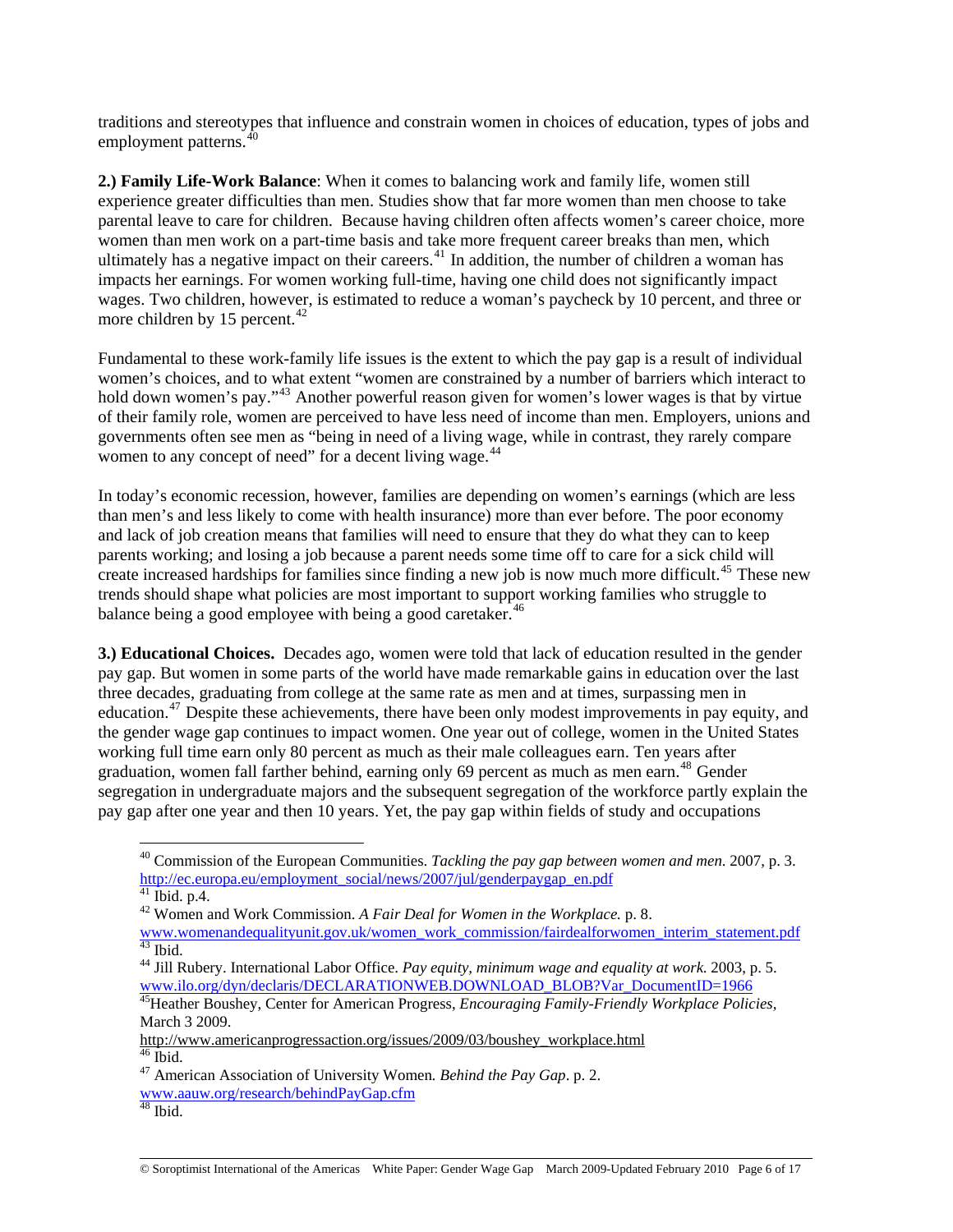suggests the answer is not so simple. "After accounting for all factors known to affect wages, about one-quarter of the gap remains unexplained and may be attributed to discrimination."<sup>[49](#page-6-0)</sup>

In addition, girls may be socialized to choose different subject areas than boys, impacting their career paths. Some young women have stated that had they been aware of differences in pay rates for jobs usually done by women as opposed to those done by men, they would have considered a wider range of educational options.<sup>[50](#page-6-1)</sup> While more women worldwide are gaining access to education, equality in education is still far from the reality in some underdeveloped parts of the world.<sup>[51](#page-6-2)</sup> In poorer nations, girls often are constrained by cultural and social norms and are unable to attend school or may not be able to afford school fees. They also tend to do more work in the home than boys. As a result of these traditional gender roles, many girls are denied their right to an education.<sup>[52](#page-6-3)</sup>

**4.) Asking for Better Jobs and Pay**. A portion of the pay divide may be because women expect less and negotiate less pay for themselves than do men. Researchers have found that women expect less and see the world as having fewer negotiable opportunities. "These learned behaviors and expectations tend to minimize women's pay."<sup>[53](#page-6-4)</sup> For example, one study found that starting salaries for male students graduating from Carnegie Mellon University with master's degrees were about 7 percent higher (almost \$4,000) than the starting salaries for similarly qualified women. The study argued the gap "in part reflects differences in men's and women's willingness to negotiate."<sup>[54](#page-6-5)</sup>

Despite the "women don't ask" theory, in many jobs women have no right to negotiate pay or to know what anyone else is making.<sup>[55](#page-6-6)</sup> "From car dealerships to retail stores, law offices to telecommunication firms, employees are required to sign a statement acknowledging that discussing salary with colleagues is a 'fire-able offense.' In some cases, these provisions are a cover so women won't know they're making less than their male colleagues."<sup>[56](#page-6-7)</sup>

**5.) Discrimination.** Ultimately, the gender wage gap cannot be dismissed as the result of "women's choices" in career, educational and family matters. In fact, recent studies show that when all relevant career and family attributes are taken into account, there is still a significant, unexplained gap in men's and women's earning. So when women make the same career choices as men and work the same hours, they still earn less.<sup>[57](#page-6-8)</sup>

 $\overline{a}$ 

[www.thewip.net/contributors/2008/06/why\\_us\\_women\\_earn\\_so\\_little\\_mo.html](http://www.thewip.net/contributors/2008/06/why_us_women_earn_so_little_mo.html) 56 Ibid.

© Soroptimist International of the Americas White Paper: Gender Wage Gap March 2009-Updated February 2010 Page 7 of 17

 $49$  Ibid.

<span id="page-6-1"></span><span id="page-6-0"></span><sup>50</sup> Women and Work Commission. *A Fair Deal for Women in the Workplace.* p. 8. [www.equalities.gov.uk/publications/fairdealforwomen\\_interim\\_statement.pdf](http://www.equalities.gov.uk/publications/fairdealforwomen_interim_statement.pdf)<br>
<sup>51</sup>International Labor Office. *Global Employment Trends for Women*. March 2008. p. 3.<br>
www.ilo.org/public/english/employment/strat/download/getw0

<span id="page-6-3"></span><span id="page-6-2"></span><sup>&</sup>lt;sup>52</sup> UNICEF. *State of the World's Children 2007*, p. 48 [www.unicef.org/sowc07/docs/sowc07\\_tacro.pdf](http://www.unicef.org/sowc07/docs/sowc07_tacro.pdf)

<span id="page-6-4"></span><sup>53</sup> American Association of University Women. *Behind the Pay Gap*. p. 30 [www.aauw.org/research/behindPayGap.cfm](http://www.aauw.org/research/behindPayGap.cfm)

<sup>&</sup>lt;sup>54</sup> Ibid. p. 31.

<span id="page-6-6"></span><span id="page-6-5"></span><sup>55</sup> The Women's International Perspective. *Why U.S. women earn so little money: the wage gap isn't getting any better.* June 18, 2008.

<span id="page-6-8"></span><span id="page-6-7"></span><sup>57</sup> National Women's Law Center. *Congress Must Act to Close the Wage Gap for Women*. April 2007, p. 2. [www.nwlc.org/pdf/2007%20Paycheck%20Fairness%20Act.pdf](http://www.nwlc.org/pdf/2007%20Paycheck%20Fairness%20Act.pdf).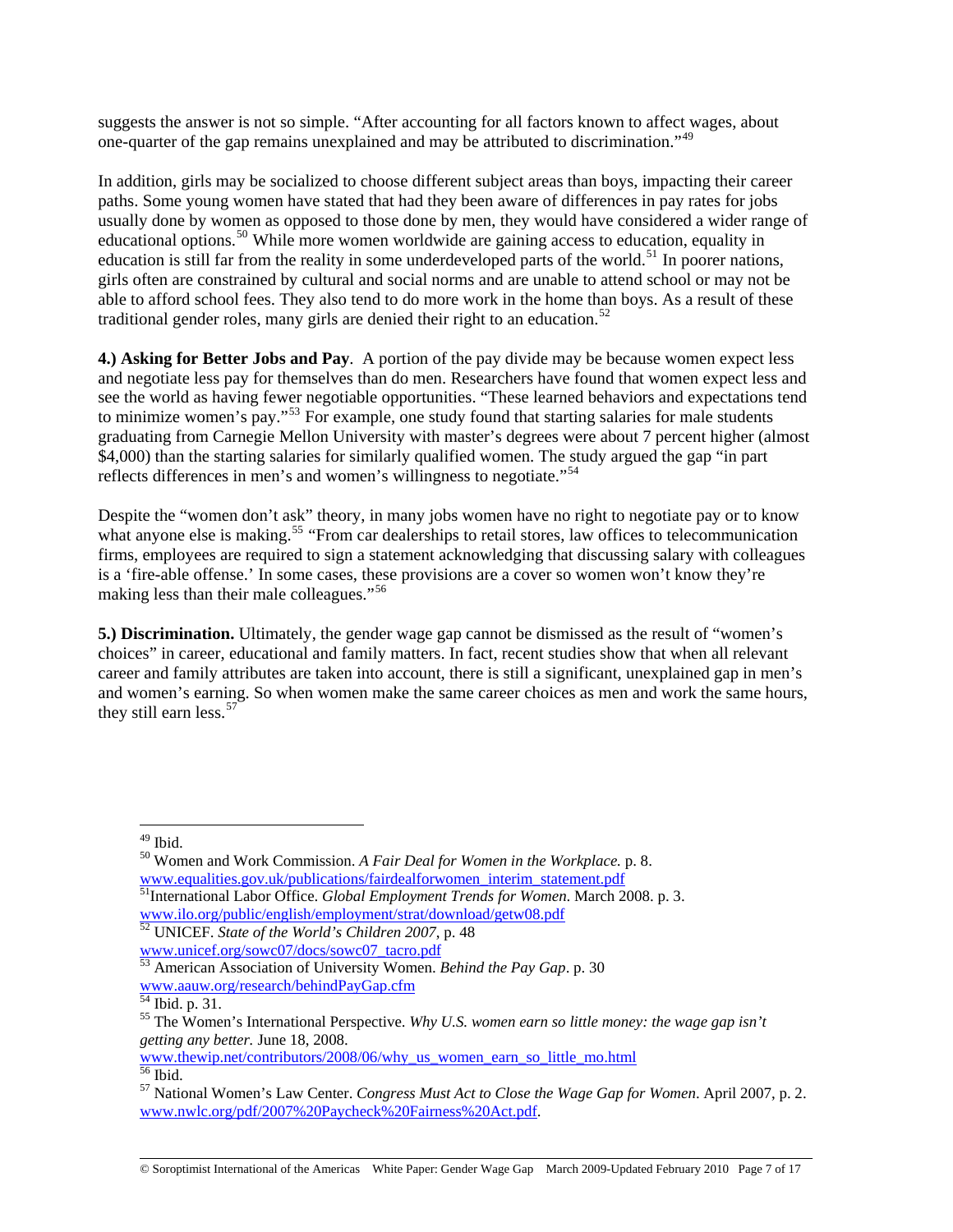In addition, women also suffer discrimination in the workplace through the "glass ceiling" (few women in top management) and the "sticky floor" (women in lowest paid jobs).<sup>[58](#page-7-0)</sup> Sexual harassment contributes to wage discrimination, where "women leave or lose their jobs, potential raises, promotions, opportunities and ability to work."[59](#page-7-1)

In the largest employment discrimination suit ever filed, female employees sued Wal-Mart for paying women less than men for similar work, and using an old boys' network for promotions that prevented women's career advancement. One woman alleged that when she complained about the pay disparity, her manager said that women would never make as much as men because "God made Adam first." Another woman alleged that when she applied for a raise, her manager said, "Men are here to make a career and women aren't. Retail is for housewives who just need to earn extra money."  $60$ 

The case, *Dukes v. Wal-Mart Stores*, was filed by six current and former female Wal-Mart employees in 2001 and certified as a class action suit in June 2004. It now represents an estimated 1.5 million female workers employed by Wal-Mart or its affiliates since December 1998. The plaintiffs in the Wal-Mart case are asking for punitive damages (no amount has been set), recovery of lost wages and benefits and an order to reform Wal-Mart employment practices. They claim gender-based discrimination in decisions affecting promotions, job assignments, pay and training.  $61$ 

Statistical analysis of Wal-Mart's personnel database conducted by expert witnesses for the case found that from 1996 to 2002 women earned less than men in the same positions: female hourly workers earned about \$1,100 less annually than men in hourly positions, and female managers earned \$14,500 less than mage managers, for an average of  $$5,200$  less overall in 2001.<sup>[62](#page-7-4)</sup>

Since the lawsuit, Wal-Mart has voluntarily established a \$25 million private equity fund to support women and minority-owned small businesses, among other retributions. In 2005, Wal-Mart appealed the class action decision to a Circuit Court, which upheld the class-action certification. Wal-Mart has since asked a larger panel of judges on the Court of Appeals to rehear the case and issue a new decision on the class certification. For this to happen, all 27 judges must vote for a rehearing. If the court denies the rehearing, or grants it and the rehearing upholds the class-action certification, Wal-Mart is expected to appeal to the U.S. Supreme Court**.** [63](#page-7-5)

In another landmark case, longtime Goodyear employee Lilly Ledbetter discovered, right before her retirement, that she had been subjected to gender-based wage discrimination over the previous 19 years. A former supervisor at a Goodyear plant in Gadsden, Alabama, Ledbetter was paid \$3,727 per month. The lowest paid male area manager was earning \$4,286 per month; the highest paid, \$5,236. Ledbetter had been expressly barred by her employer from discussing her salary with her co-workers, who were racking up raises and bonuses she didn't know about. She eventually discovered the pay disparity when someone left her an anonymous tip. When she sued for back wages, the U.S. Supreme Court ruled that Ledbetter had waited too long to sue. The court said she should have brought her case within six

<span id="page-7-0"></span><sup>58</sup> International Labour Organization. *Breaking Through the Glass Ceiling: Women in Management, Women in Managerial Jobs*, 2004, p.17

<span id="page-7-1"></span>[www.ilo.org/dyn/gender/docs/RES/292/F267981337/Breaking%20Glass%20PDF%20English.pdf](http://www.ilo.org/dyn/gender/docs/RES/292/F267981337/Breaking%20Glass%20PDF%20English.pdf) 59 The WAGE Project (Women Are Getting Even). *Why is There a Wage Gap?* 

[www.wageproject.org/content/gap/why.php](http://www.wageproject.org/content/gap/why.php)

<span id="page-7-2"></span><sup>60</sup> UNIFEM. *Seeking to hold Wal-Mart Accountable for Gender Discrimination.* [www.unifem.org/progress/2008/marketsFS\\_box4d.html](http://www.unifem.org/progress/2008/marketsFS_box4d.html)

<span id="page-7-3"></span> $61$  Ibid.

 $62$  Ibid.

<span id="page-7-5"></span><span id="page-7-4"></span> $63$  Ibid.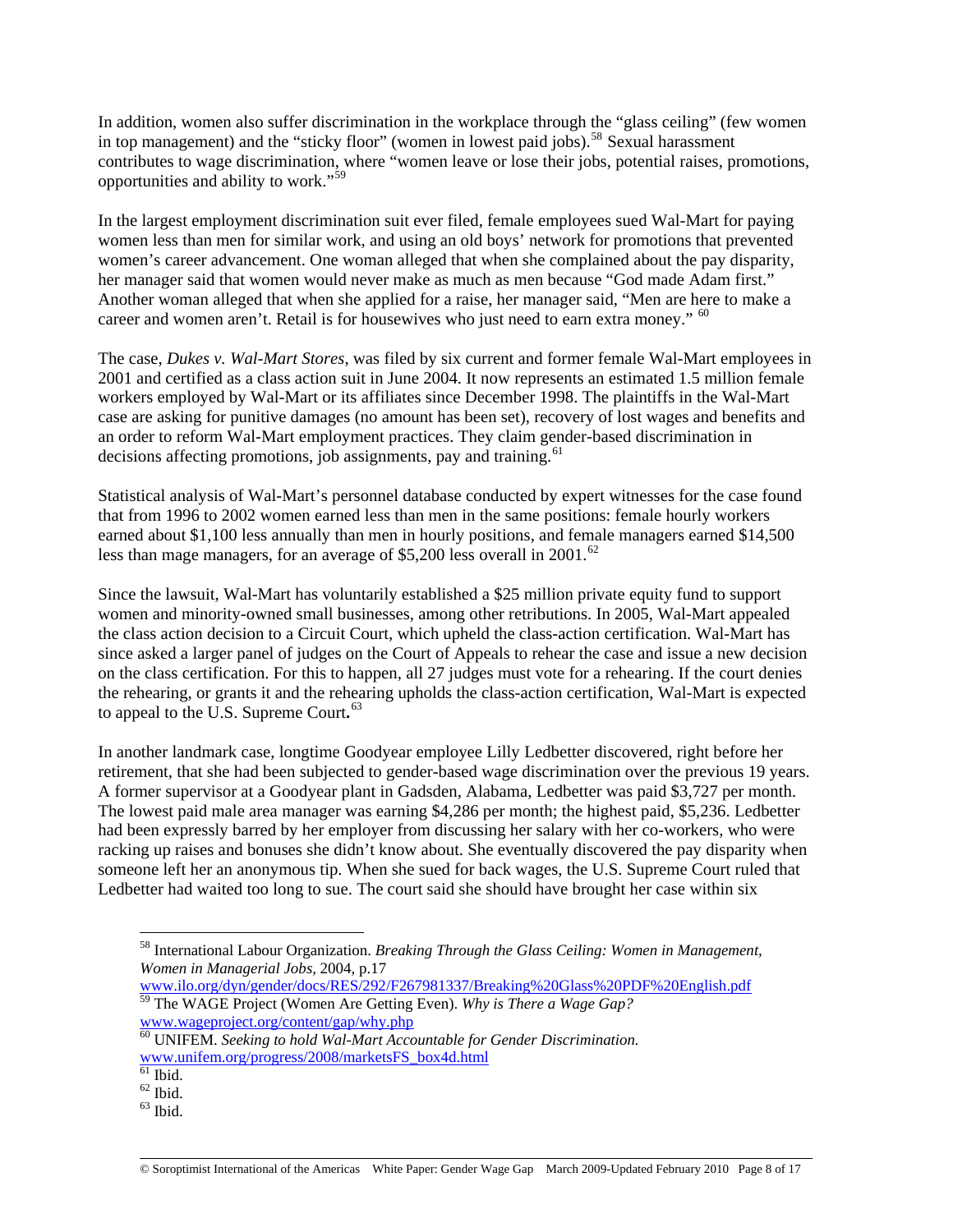months after her first unequal paycheck—that is, 20 years before she discovered she was the subject of pay discrimination.<sup>[64](#page-8-0)</sup>

On January 29, 2009, President Obama signed the Lilly Ledbetter Fair Pay Act into law, reversing the Supreme Court's 5-4 ruling in 2007 and restoring the ability of victims of wage discrimination to hold their employers accountable for injustice and challenge the practice in court. The bill reestablishes the law's incentive for employers to correct discriminatory pay practices. Employers will no longer have a free pass to continue to discriminate against their employees without ever having to worry about being held accountable. The legislation also makes clear that each discriminatory paycheck is a new act of discrimination that resets the 180-day limit to file a claim.<sup>[65](#page-8-1)</sup>

In addition, The Paycheck Fairness Act (H.R.12 and S.182) was introduced into U.S. Congress in January 2009 to strengthen the Ledbetter Act and the Equal Pay Act of 1963. One of the most important aspects of the bill is it will prohibit retaliation against employees who ask about or disclose their wages. The House passed the Paycheck Fairness legislation in July 2008 and action by the Senate is pending (as of February 2010).  $66$ 

**6. Women as invisible labor.** The ultimate root cause of the gender wage gap is that "women's work" still remains unrecognized, invisible and unpaid.<sup>[67](#page-8-3)</sup> This stems from gender discrimination in most parts of the world, where many women still do not have a voice in decision-making at home or in society, even when the matters are directly related to them.<sup>[68](#page-8-4)</sup> Despite that, women remain the backbones of their families, pillars of community life, caregivers for the sick and elderly, and primary caretakers of the next generation.<sup>[69](#page-8-5)</sup> In addition to managing households and securing and preparing food, many women work in farms, factories, marketplaces, mines, sweatshops and offices.<sup>[70](#page-8-6)</sup> Women work more hours on average than men, and do so mostly in the absence of supportive policies, laws and services. Women's equity on all economic and social fronts is critical to the welfare of families, communities and nations and in everyone's best interest.

> *I used to worry about retirement, a lot. I did. Because I had nothing, when I was a single parent, other than Social Security. And everybody knows that that's kind of iffy. All those years raising my kids by myself, I could put nothing towards my retirement. Nothing.*

> — **50-year-old carpenter, New Hampshire (Getting Even: Why Women Don't Get Paid Like Men—and What to Do About It, Evelyn Murphy, Touchstone, 2005)**

<span id="page-8-0"></span><sup>64</sup> Women's eNews. *Judges Weigh Woman's Wage Bias at Goodyear*. November 28 2006. [www.womensenews.org/article.cfm/dyn/aid/2975](http://www.womensenews.org/article.cfm/dyn/aid/2975)

<span id="page-8-1"></span><sup>&</sup>lt;sup>65</sup> National Women's Law Center. News Release, *President Obama Signs Ledbetter Bill*. January 29, 2009.<br><sup>66</sup> Govtrackus, *S. 182: Paycheck Fairness Act*, 11<sup>th</sup> Congress-2010-2011,

<span id="page-8-3"></span><span id="page-8-2"></span><http://www.govtrack.us/congress/bill.xpd?bill=s111-182><br><sup>67</sup> UNFPA State of World Population 2005. *Women's Economic Rights and Invisible Labor*. [www.unfpa.org/swp/2005/english/ch2/chap2\\_page1.htm](http://www.unfpa.org/swp/2005/english/ch2/chap2_page1.htm)

<span id="page-8-4"></span><sup>&</sup>lt;sup>68</sup> United Nations. Economic and Social Survey of Asia and the Pacific 2007. <http://www.unescap.org/publications/detail.asp?id=1205>

<span id="page-8-5"></span><sup>69</sup> UNFPA State of World Population 2005. *Women's Economic Rights and Invisible Labor.*  [www.unfpa.org/swp/2005/english/ch2/chap2\\_page1.htm](http://www.unfpa.org/swp/2005/english/ch2/chap2_page1.htm)

<span id="page-8-6"></span> $70$  Ibid.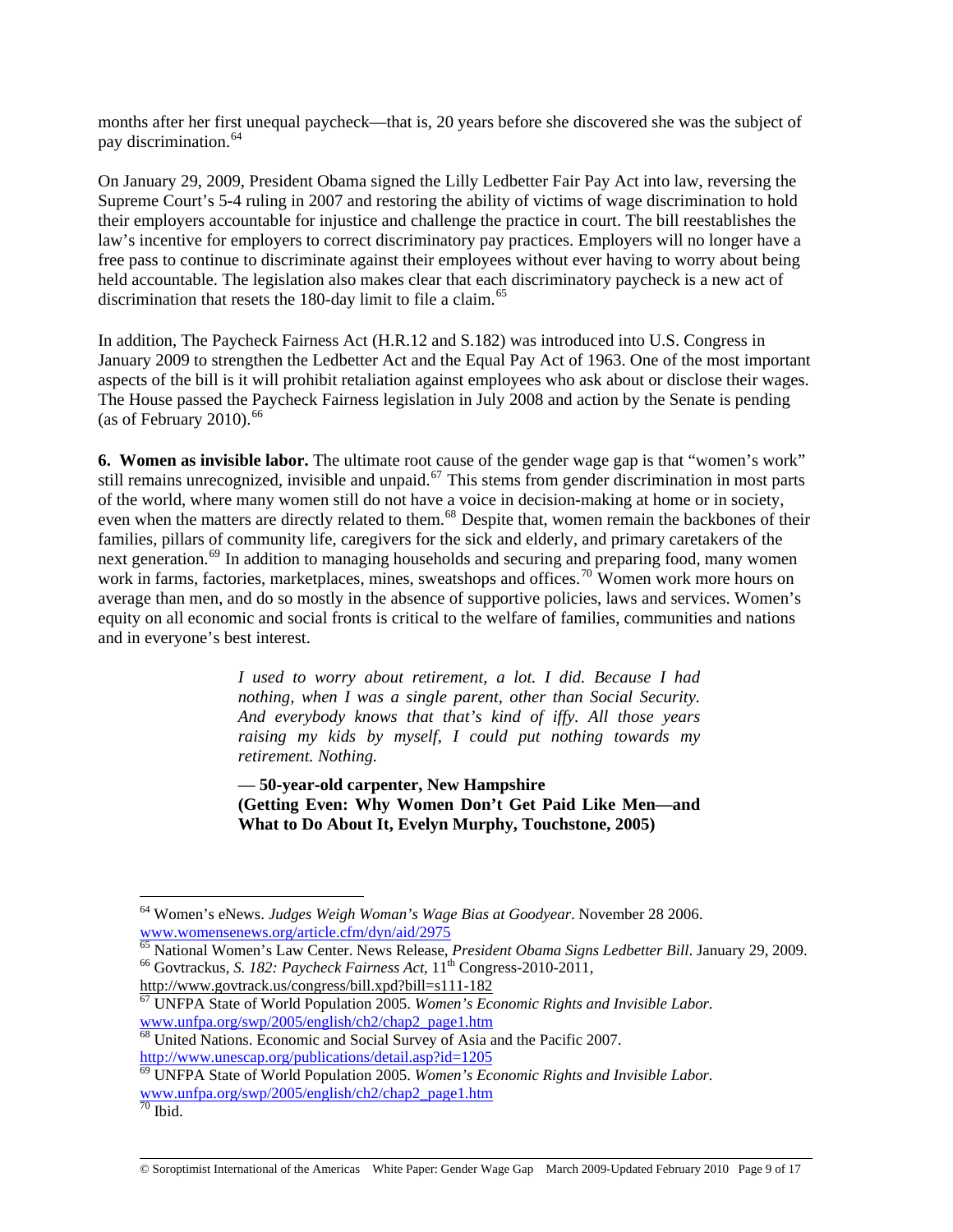## **Consequences of the Gender Wage Gap**

As mentioned, the gender pay gap is caused by a variety of factors but it also causes many problems. Women's diminished economic power ripples out in many ways to impact women, children, families, communities and society as a whole. Some consequences of the pay gap include:

**1. Retirement.** Because women are shortchanged when it comes to wages, they are shortchanged in their retirement years as well. Lower wages leave women with less to save or to contribute to an employer's retirement plan. In the United States, women will go into retirement with at least  $$300,000$  less in earnings that their male counterparts.<sup>[71](#page-9-0)</sup> In addition, unmarried women in the workforce receive on average about \$8,000 a year less in retirement income than their male counterparts.

In the United States, only 30 percent of all older women can count on a pension, compared with 47 percent of men.[72](#page-9-1) In addition, more than half of all women 65 or older are widows, divorced or never married. On average, these women rely on Social Security for 71 percent of their income, compared with 64 percent of men in similar circumstances.<sup>[73](#page-9-2)</sup>

Furthermore, because of a longer life expectancy, women are more likely to experience the loss of their spouse, live alone in old age and become financially vulnerable. In a survey released by the Heinz Family Philanthropies, more than 40 percent of women ages 25-55 feared they will live their retirement years at or near the poverty level. $74$ 

In the United Kingdom, the pension gap between women and men will take 45 years to close according to the Equal Opportunities Commission. Women in retirement in the UK live on pensions that are on average, 40 percent less than men.<sup>[75](#page-9-4)</sup> The differences are those cited in most countries: time spent out of the workplace raising children; lower salaries; more part-time work; and, historically, earning less than their male counterparts.

The disparity between women and men's income exists in both pension/retirement plan participation and pension account accumulation. Part-time workers, who are disproportionately women, are much less likely to participate in an employer-sponsored savings or retirement plan. The most common reasons cited are that an employer did not offer a pension plan, and that by virtue of working part-time women did not work enough hours to be included in that plan.<sup>[76](#page-9-5)</sup>

In developing countries, many women work in informal economies, e.g., agriculture and trade of products or services, and continue to work until very old age in precarious jobs with no social security or health-care benefits. Women in poorer parts of the world are usually dependent on the male's

 $\overline{a}$ 

[www.gender-agenda.co.uk/](http://www.gender-agenda.co.uk/)

© Soroptimist International of the Americas White Paper: Gender Wage Gap March 2009-Updated February 2010 Page 10 of 17

<span id="page-9-0"></span><sup>71</sup> Equal Pay Day. *FAQs about Equal Pay and the Wage Gap between Genders.* [http://www.in.gov/icw/files/Wage\\_Equity\\_skl\\_FAQ0408.doc](http://www.in.gov/icw/files/Wage_EQuity_skl_FAQ0408.doc)

<sup>72</sup> Teresa Heinz. Boston Globe. *The retirement gap*. October 8, 2005

<span id="page-9-1"></span>[www.boston.com/news/globe/editorial\\_opinion/oped/articles/2005/10/08/the\\_retirement\\_gap/](http://www.boston.com/news/globe/editorial_opinion/oped/articles/2005/10/08/the_retirement_gap/) 73 Ibid.

<span id="page-9-3"></span><span id="page-9-2"></span> $74$  Ibid.

<span id="page-9-4"></span><sup>75</sup> Independent Newspapers UK Limited. 2007*. Pay and Benefits: Women's pensions worth 40 percent less than men's* 

<span id="page-9-5"></span><sup>76</sup> Institute for Women's Policy Research. *The gender gap in pension coverage: Women working full-time are catching up, but part-time workers have been left behind*. February 2008, p. 2. [www.iwpr.org/pdf/ribgender-gape506.pdf](http://www.iwpr.org/pdf/ribgender-gape506.pdf)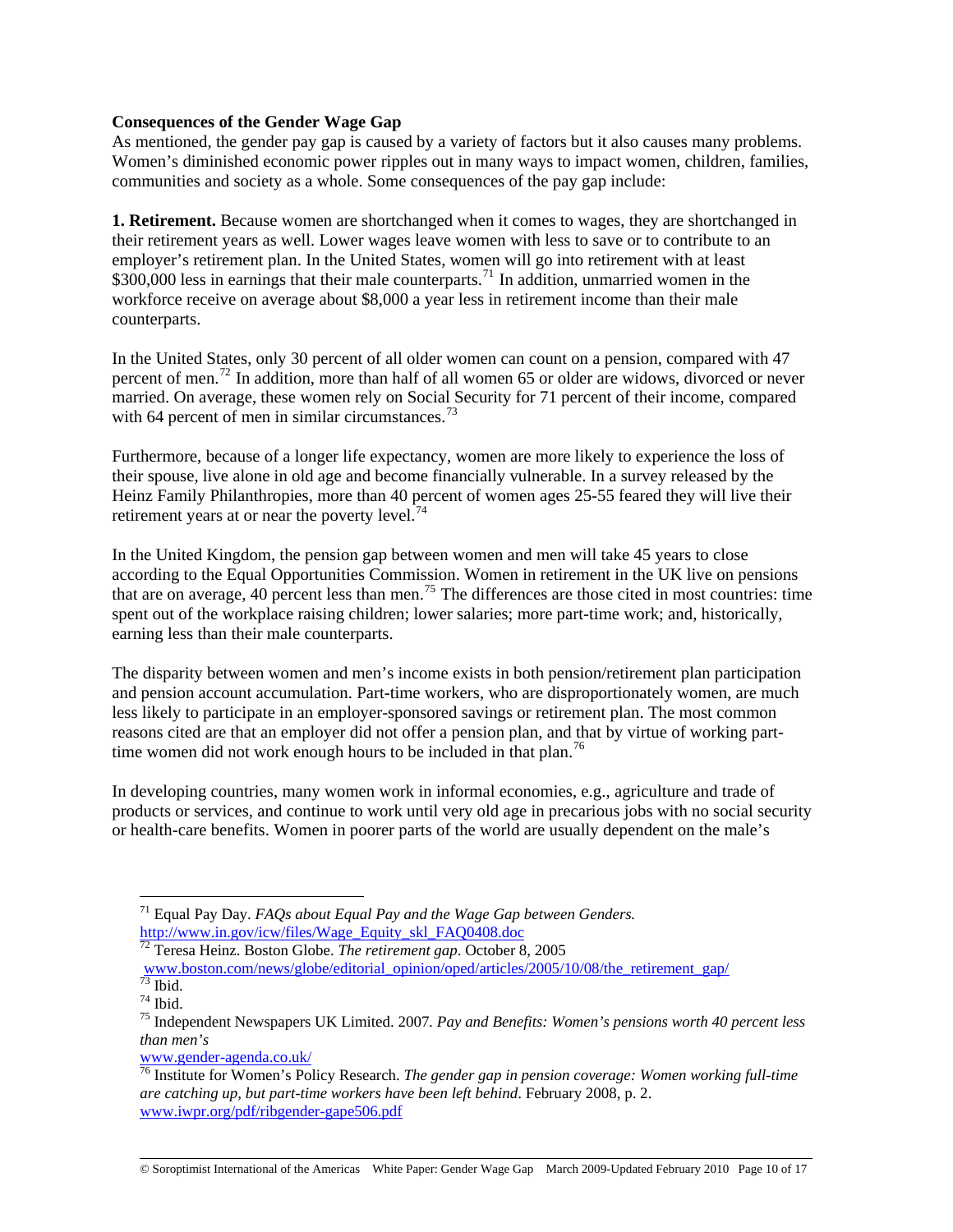income. However, women generally outlive men, and as a result, are often are more likely to be poor.[77](#page-10-0)

**2. Feminization of poverty.** Because more women are paid lower wages than men are paid, this wage disparity contributes to poverty among women. "Society pays a high price for maintaining the current system of compensating women on a lower pay scale than men, a price that will only rise in the future as poverty claims more women through single parenthood and old age."<sup>[78](#page-10-1)</sup> Poverty compromises women's and their families' access to food, shelter, health care, social inclusion and dignity. Women of all ages make up 70 percent of the world's 1.3 billion very poor—those who live on the equivalent of less than US\$1 per day, and poverty is often worsened in old age.<sup>[79](#page-10-2)</sup>

**3. Impact on children and families.** Working families in the United States lose \$200 billion of income annually to the wage gap.<sup>[80](#page-10-3)</sup> If the wage gap were eliminated in the United States, annual family incomes would increase, on average, by more than \$4,000 and the poverty rate would be cut in half.<sup>[81](#page-10-4)</sup> In addition, when women earn equitable pay, not only do they have more control over their education, health and household resources, but they work to improve their children's well-being. "Studies from developing and developed countries consistently show that when mothers have greater control over resources, more resources are allocated to food and to children's health and education."<sup>[82](#page-10-5)</sup>

Furthermore, in millions of U.S. families, the breadwinner today is a woman. With unemployment rising precipitously during the economic recession, especially for men, it is becoming increasingly urgent to "focus on the kinds of jobs that women workers hold and ensuring that these jobs offer fair pay and fair benefits."[83](#page-10-6)

**4. Impact on countries.** Gender discrimination, especially with wages, has widespread ramifications and clear economic costs for nations. To the extent that discrimination contributes to the gap between women's and men's wages, the gender wage gap is a drain on productivity.<sup>[84](#page-10-7)</sup> Some economists and labor experts believe this could spell trouble for a global economy.<sup>[85](#page-10-8)</sup>For example, the Asia-Pacific region is losing \$42-\$47 billion per year because of restrictions on women's access to employment opportunities.[86](#page-10-9) In Canada, the Gross Domestic Product would rise significantly in decades if women

<span id="page-10-0"></span><sup>77</sup> United Nations Economic and Social Council: *Gender and Aging: Problems, Perceptions and Policies.* January 1999.

[www.un.org/womenwatch/daw/csw/aging.htm](http://www.un.org/womenwatch/daw/csw/aging.htm)

<span id="page-10-1"></span><sup>78</sup> New Brunswick Advisory Council on the Status of Women. *The Pay Gap: Causes, Consequences and Actions,* May 1996, p. 12.

<span id="page-10-2"></span>www.acstr.netwick.nb.ca/english-documents-paytes-tengthents-paygap.pdf 79 World Health: A Framework <sup>79</sup> World Health Organization, United Nations Population Fund. *Women, Ageing and Health: A Framework for Action, 2007.* p. 37.

[www.unfpa.org/upload/lib\\_pub\\_file/684\\_filename\\_ageing.pdf](http://www.unfpa.org/upload/lib_pub_file/684_filename_ageing.pdf)<br><sup>80</sup> NOW Foundation. *Sex-based employment discrimination in the U.S.* 2006, p. 4.

<span id="page-10-3"></span>[www.nowfoundation.org/issues/economic/2006employmentdiscriminationreport.pdf](http://www.nowfoundation.org/issues/economic/2006employmentdiscriminationreport.pdf)

<span id="page-10-4"></span> $81$  Ibid.

<span id="page-10-5"></span><sup>82</sup> World Bank. *Global Monitoring Report 2007*, p. 110.

[http://www-wds.worldbank.org](http://www-wds.worldbank.org/)

<span id="page-10-6"></span><sup>83</sup> Heather Boushey, Center for American Progress*, Equal pay for breadwinners: More men are jobless while women earn less for equal work*, January 2009

[http://www.americanprogress.org/issues/2009/01/gender\\_economy\\_report.html](http://www.americanprogress.org/issues/2009/01/gender_economy_report.html)

<span id="page-10-7"></span><sup>84</sup> International Herald Tribune. *Women's work/The wages of equality: A world of unfinished business.* February 21, 2004. [www.iht.com/articles/2004/02/21/mwork\\_ed3\\_.php](http://www.iht.com/articles/2004/02/21/mwork_ed3_.php) <sup>85</sup> Ibid.

<span id="page-10-8"></span>

<span id="page-10-9"></span><sup>86</sup> United Nations. Economic and Social Survey of Asia and the Pacific 2007. <http://www.unescap.org/publications/detail.asp?id=1205>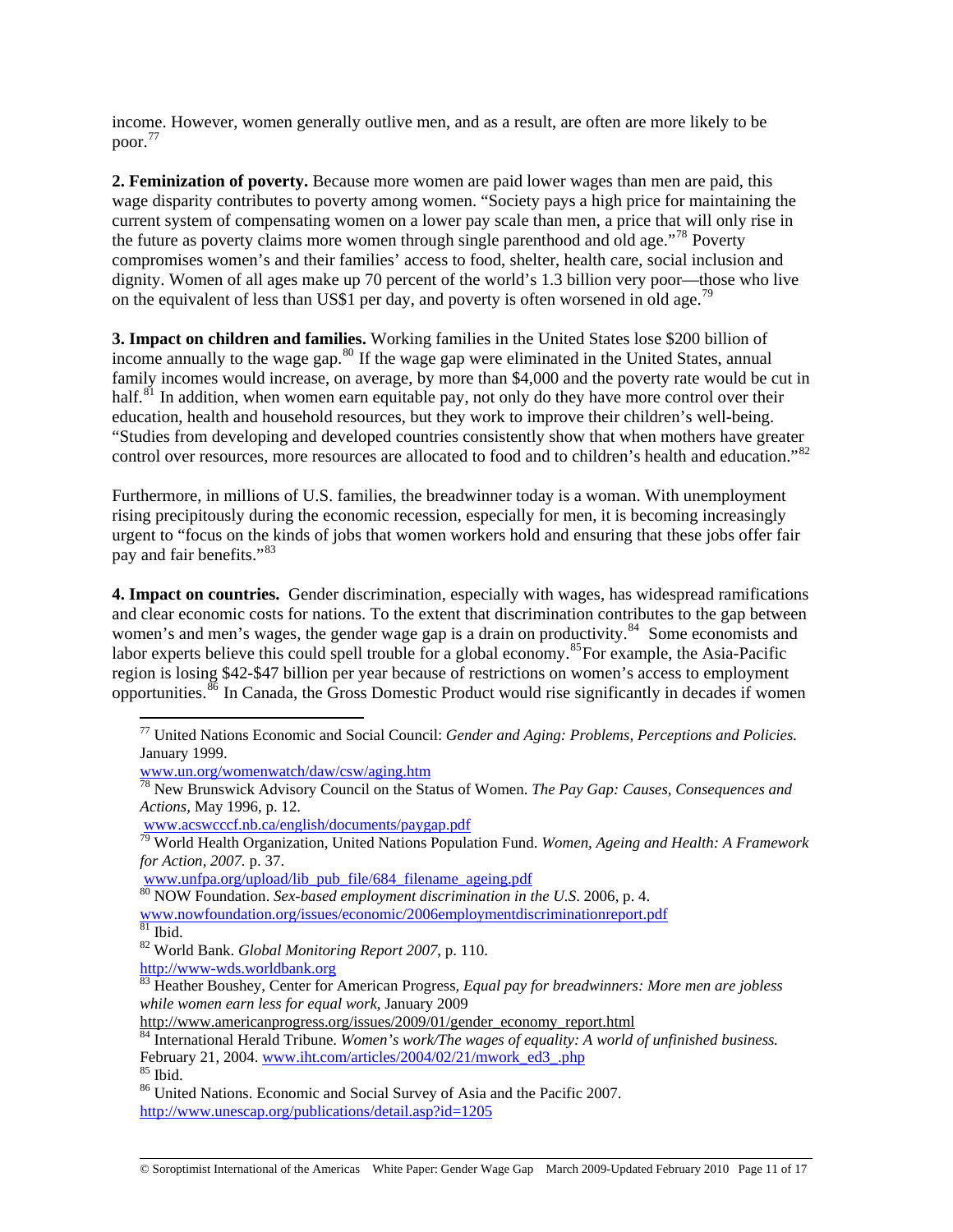participated in the work force on an equal basis with men.<sup>[87](#page-11-0)</sup> In short, women's diminished economic power has detrimental effects on society as a whole, and decent work and decent wages for women remains a necessity for both economic development and as a worthy goal in its own right. Most areas of the world, however, have a long way to go in full economic integration of women and realizing their untapped potential for economic development.<sup>[88](#page-11-1)</sup>

## **Solutions to the Gender Pay Gap**

The gender pay gap is a complex problem, calling for multi-level solutions. Some of these measures include:

**1.) Education.** One of the most important strategies for ensuring that girls and boys will have equal income-earning opportunities as adults is to give them equal access to education.<sup>[89](#page-11-2)</sup> Also needed is promotion of careers in science, technology, engineering and mathematics in ways that appeal to women and girls, as well as encouraging girls to take advanced courses in mathematics.  $90$  In addition, increasing resources for non-traditional skills training and improving access to vocational training especially for single mothers—is critical. Also important is providing information to girls and young women still in school about career options, as too many have been discouraged from pursuing higher education and/or job training for occupations not traditionally held by women.<sup>[91](#page-11-4)</sup>

Girls and women, however, should feel free to study for careers in teaching, nursing and caregiving, and other so-called "pink ghetto" jobs, and not view this work as demeaning or insignificant. Jobs do not need to be defined as successful "solely in terms of the money, prestige and obvious power available in some traditionally male jobs." $^{92}$  $^{92}$  $^{92}$  A world with nurses and teachers is equally as important as a world with lawyers and accountants. These jobs need to be financially remunerated and valued according to the work itself and not according to gender.

While women and girls in developed nations have made great strides with education, sometimes surpassing men, school curriculums in developing countries need to be free of gender biases. As such, governments, parents and international donors "must work together to ensure that schools are girl-friendly." This includes, among other measures, ensuring there are schools near girls' homes (to mitigate long and dangerous commutes) and making school facilities safe from gender-based violence.  $93$ 

**2.) Supporting working families.** Long work hours have a disproportionate impact on women because they are still the main care providers, "thus reducing their options as to whether they work, where they work and in what types of jobs they work."<sup>[94](#page-11-7)</sup> As such, governments, industry and

<span id="page-11-0"></span><sup>87</sup> New Brunswick Advisory Council on the Status of Women. *The Pay Gap: Causes, Consequences and Actions,* May 1996, p. 12.

<span id="page-11-1"></span>[www.acswcccf.nb.ca/english/documents/paygap.pdf](http://www.acswcccf.nb.ca/english/documents/paygap.pdf)<br><sup>88</sup> International Labor Office. *Global Employment Trends for Women*. March 2008, p. 1. [www.ilo.org/public/english/employment/strat/download/getw08.pdf](http://www.ilo.org/public/english/employment/strat/download/getw08.pdf)

<span id="page-11-2"></span><sup>89</sup> International Women's Policy Research. *Still a Man's Labor Market: The Long-Term Earnings Gap*. [www.iwpr.org](http://www.iwpr.org/)

<span id="page-11-3"></span><sup>&</sup>lt;sup>90</sup> American Association of University Women. Behind the Pay Gap. p. 30 [www.aauw.org/research/behindPayGap.cfm](http://www.aauw.org/research/behindPayGap.cfm)

<span id="page-11-4"></span> $91$  Ibid.

<span id="page-11-5"></span><sup>92</sup> The Center for Nursing Advocacy. *Pink ghetto unfabulous*. December 2005. [www.nursingadvocacy.org](http://www.nursingadvocacy.org/)

<span id="page-11-6"></span><sup>93</sup> UNICEF. *State of the World's Children 2007*. p. 47. [www.unicef.org/sowc07/docs/sowc07\\_tacro.pdf](http://www.unicef.org/sowc07/docs/sowc07_tacro.pdf)

<span id="page-11-7"></span><sup>94</sup> International Labor Organization. *Equality at Work: Tackling the Challenge*, 2007.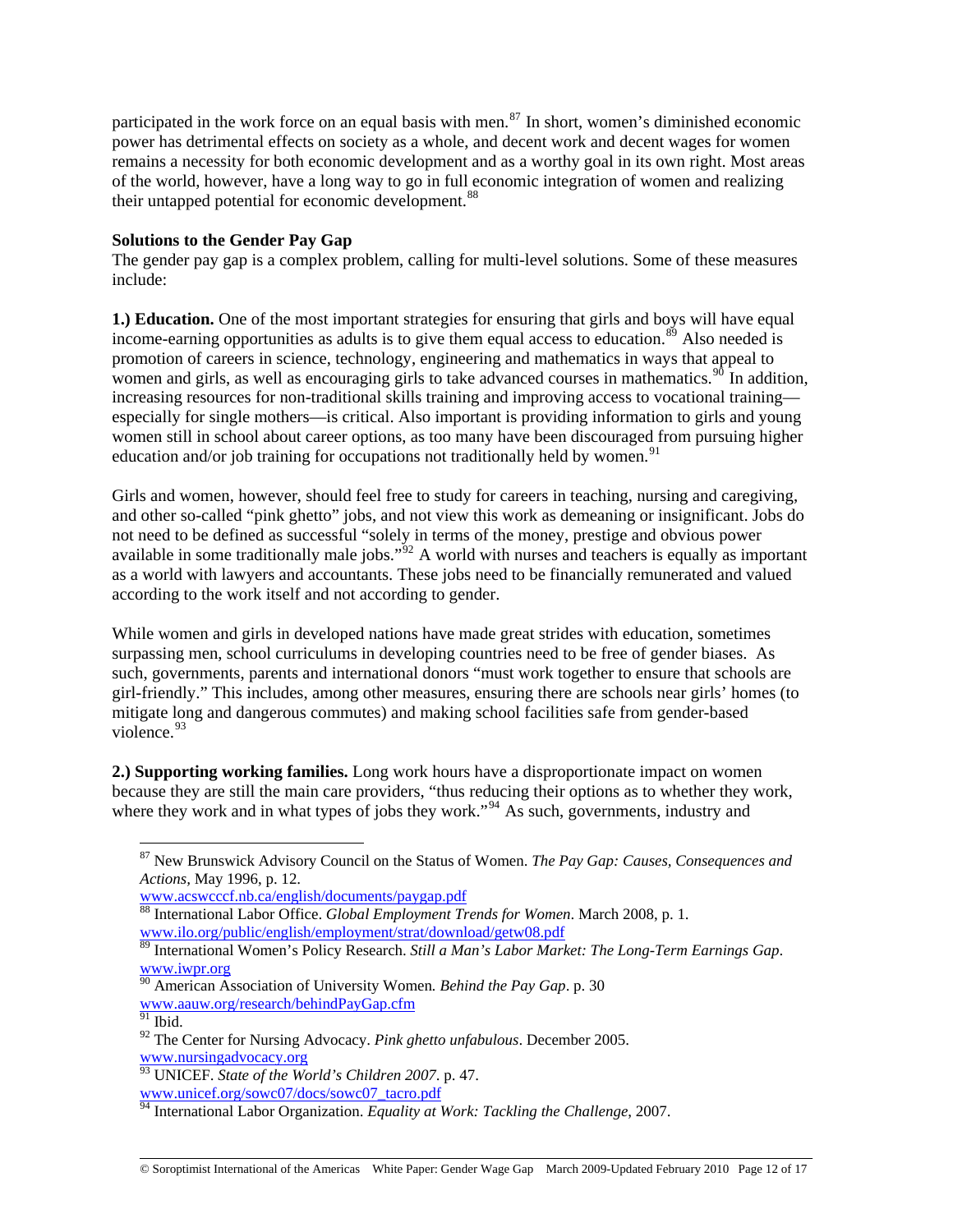businesses need to create more family-friendly workplaces and workplace policies. The issue is critical as it impacts women's earnings, and as such, work places need to consider more flexible hours; provide parental leave and paid leaves of absence for sickness and family care; offer affordable, high-quality childcare arrangements; and encourage the development of more part-time jobs that pay well and also have good benefits.<sup>[95](#page-12-0)</sup> Not only are such policies/benefits good for working mothers, but they also benefit businesses that need to attract a female workforce if they want to survive the retirement of large numbers of "baby boomers."

In addition, if working mothers earned as much as men, their income would increase by 17 percent and their poverty rate would halve from 25.3 percent to 12.6 percent.<sup>[96](#page-12-1)</sup> Also needed are supports for women-headed households. "Families headed by single mothers who face discrimination and lower earnings in the labor market are much more likely to live in poverty."<sup>[97](#page-12-2)</sup> Therefore, these women need improved childcare support and access to vocational training.<sup>[98](#page-12-3)</sup>

While many businesses provide family-friendly environments, the culture of that organization may still foster backlash, guilt and discrimination.<sup>[99](#page-12-4)</sup> Some women workers feel that organizations pay lip service to family-friendly policies, but there remains an unspoken feeling that employees who use these policies are not as committed to the organization. Others have stated that while employers offer balanced work/personal policies on paper, employees often find it difficult to take advantage of these policies in reality.[100](#page-12-5)

**3.) Better data and analysis.** Although there are sufficient studies to show that women tend to work more and earn less than men, more detailed analyses of the issue are needed. As such, governments need to collect and share reliable national earnings data from which the respective national gender pay gaps can be calculated and compared. This would allow the "identification of possible ways of dealing with the problem in a targeted manner and to identify possible improvements to existing legal frameworks likely to lead to a significant reduction in the pay gap."[101](#page-12-6)

**4.) Training women to ask for more pay.** Women need to assume that most things in their lives are negotiable, and that they don't have to accept the status quo as rigid and settle for what they're offered.<sup>[102](#page-12-7)</sup> "This one mental adjustment can produce extraordinary results for women."<sup>[103](#page-12-8)</sup> In addition to thinking of the world as a more negotiable place, women can begin thinking differently about negotiation—seeing it as an opportunity to benefit everyone involved rather than as an aggressive or

[www.ei-ie.org/payequity/EN/docs/Global%20Unions/ICFTU\\_leaflet.pdf](http://www.ei-ie.org/payequity/EN/docs/Global%20Unions/ICFTU_leaflet.pdf)

[www.ilo.org/global/lang--en/index.htm](http://www.ilo.org/global/lang--en/index.htm)

<span id="page-12-0"></span><sup>95</sup> International Women's Policy Research. *Still a Man's Labor Market: The Long-Term Earnings Gap*. [www.iwpr.org](http://www.iwpr.org/)

<span id="page-12-1"></span><sup>96</sup> International Confederation of Free Trade Unions. Trade Union World Briefing. *Equality through pay equity*. March 2003, p. 4.

<span id="page-12-2"></span><sup>97</sup> International Women's Policy Research. *Still a Man' Labor Market: The Long-Term Earnings Gap*. [www.iwpr.org](http://www.iwpr.org/)

<span id="page-12-3"></span><sup>98</sup> Ibid.

<span id="page-12-4"></span><sup>99</sup> Human Resources and Social Development Canada. *Organizational Problems: Organizational Culture.*  [http://www.hrsdc.gc.ca](http://www.hrsdc.gc.ca/)<br><sup>100</sup> Ibid.

<span id="page-12-6"></span><span id="page-12-5"></span><sup>&</sup>lt;sup>101</sup> Commission of the European Communities. *Tackling the pay gap between women and men.* 2007. [http://ec.europa.eu/employment\\_social/news/2007/jul/genderpaygap\\_en.pdf](http://ec.europa.eu/employment_social/news/2007/jul/genderpaygap_en.pdf)

<span id="page-12-7"></span><sup>102</sup> Linda Babcock and Sara Laschever. *Women Don't Ask: Negotiation and the Gender Divide.*  [www.womendontask.com/questions.html](http://www.womendontask.com/questions.html)

<span id="page-12-8"></span> $103$  Ibid.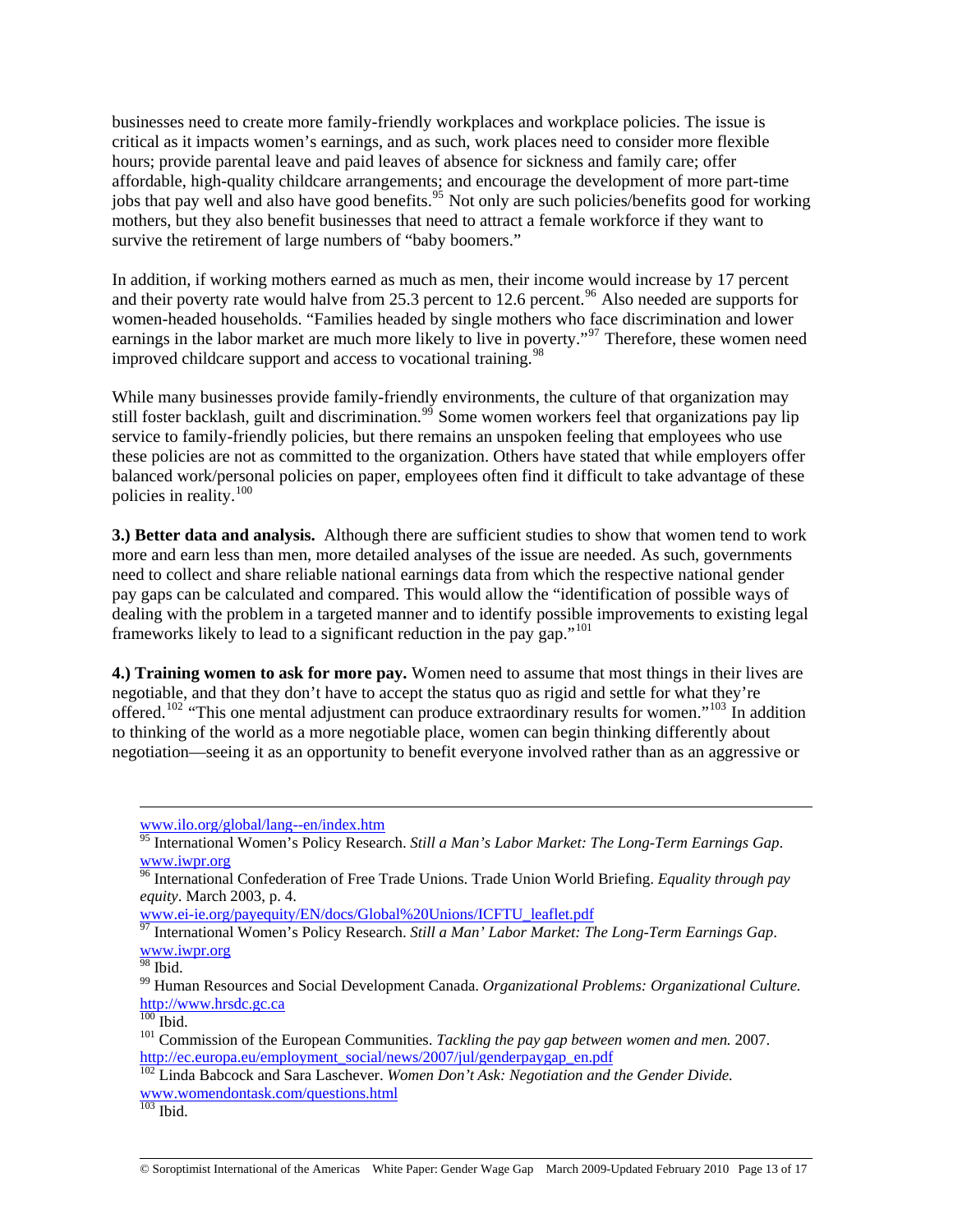adversarial act. "In this way, they can reframe their negotiations in ways that make them feel more comfortable with the whole process."[104](#page-13-0)

Today's younger generation of women, may be more comfortable with discussing their salaries and their earning power as a whole, and as such, may negotiate for better salaries. For these women, salary information is openly discussed, at least among friends.<sup>[105](#page-13-1)</sup> Several workers under 25 said that "greater salary transparency among friends only makes sense in an age when so much information is freely available online."[106](#page-13-2) Such sharing of salary information helps women to know when to push for a raise, when to start looking for another job or when it might be necessary to pursue legal action.<sup>[107](#page-13-3)</sup>

## **Global Solutions**

In industrialized countries some success has been made in closing the gender pay gap over the last 40 years.[108](#page-13-4) According to the Organization for Economic Co-operation and Development in Paris, in the late 1990s—the latest period for which comparable global data are available—the gender wage gap was narrowest in Belgium, France, Sweden and Italy, where full-time female workers earned 83 to 90 cents for each \$1 earned by men.<sup>[109](#page-13-5)</sup> New Zealand was the most equal in terms of wage, with women making 91 percent of men's average income. $110$ 

In most countries, employers are obliged to make special efforts to equalize the status of women and men in the workplace.<sup>[111](#page-13-7)</sup> Politics, attitudes and practices, however, differ from country to country. In Greece, for example, the issue of equal pay is new, while in Austria the debate is ongoing.<sup>[112](#page-13-8)</sup> But according to one Austrian report, the male breadwinner family model still dominates, an obstacle for women's participation in the labor market.<sup>[113](#page-13-9)</sup>

In addition, the Convention on the Elimination of All Forms of Discrimination Against Women guarantees women equality before the law and establishes specific measures to eradicate discrimination against women in all areas of their lives, including employment.<sup>[114](#page-13-10)</sup> Another document, the International Labour Organization (ILO) Equal Remuneration Convention No. 100 calls for governments to promote and ensure the application of "the principle of equal remuneration for men

<span id="page-13-0"></span> $^{\rm 104}$  Ibid.

<span id="page-13-1"></span><sup>&</sup>lt;sup>105</sup> The New York Times. *Not-so-personal finance*. April 27, 2008. [www.nytimes.com/2008/04/27/fashion/27salary.html](http://www.nytimes.com/2008/04/27/fashion/27salary.html)

<span id="page-13-4"></span>

<span id="page-13-3"></span><span id="page-13-2"></span><sup>107</sup> Ibid.<br><sup>107</sup> Ibid. 108 International Trade Union Confederation. *The Global Gender Pay Gap*. February 2008, p. 7. [www.ituc-csi.org/IMG/pdf/gap-1.pdf](http://www.ituc-csi.org/IMG/pdf/gap-1.pdf)

<span id="page-13-5"></span><sup>109</sup> International Herald Tribune. *Women's work/the wages of equality: A world of unfinished business.* February 2004. [www.iht.com/articles](http://www.iht.com/articles)<br><sup>110</sup> Organization for Economic Cooperation and Development. *LMF5: Gender pay gaps for full and part-*

<span id="page-13-6"></span>*time workers.* 

[www.oecd.org/dataoecd/29/63/38752746.pdf](http://www.oecd.org/dataoecd/29/63/38752746.pdf)

<span id="page-13-7"></span><sup>111</sup> The Norwegian Centre for Gender Equality. *Towards a closing of the Gender Pay Gap*, p. 27. [www.samfunnsforskning.no/files/AR\\_2002\\_1.pdf](http://www.samfunnsforskning.no/files/AR_2002_1.pdf)

<span id="page-13-8"></span>

<span id="page-13-10"></span><span id="page-13-9"></span><sup>&</sup>lt;sup>113</sup> Ibid.<br><sup>114</sup> UNICEF. *State of the World's Children 2007*. p. 23. [www.unicef.org/sowc07/docs/sowc07\\_tacro.pdf](http://www.unicef.org/sowc07/docs/sowc07_tacro.pdf)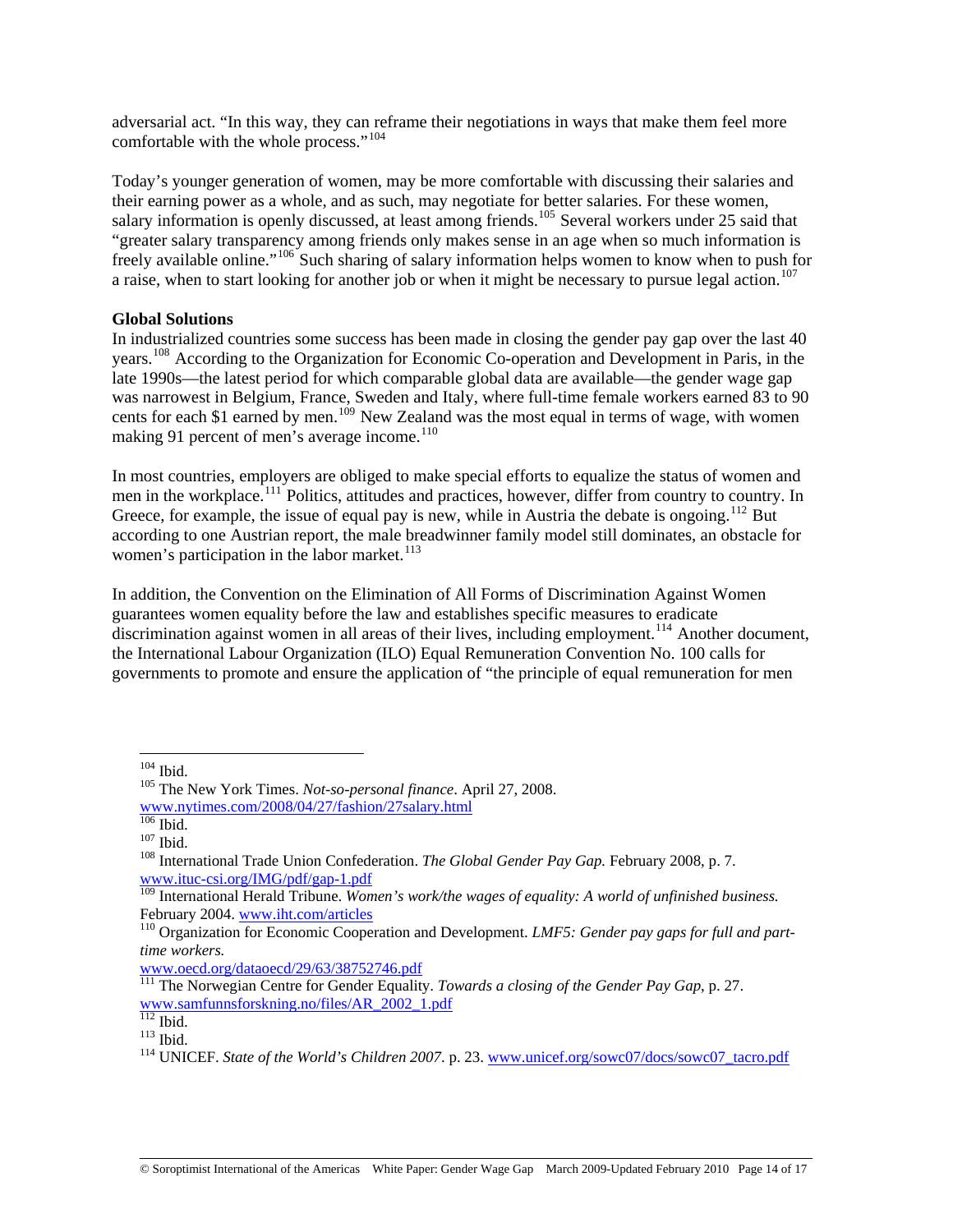and women workers for work of equal value."<sup>[115](#page-14-0)</sup> Thus far, 161 member States have ratified this convention, but enforcement and actual practice still need improvement.<sup>[116](#page-14-1)</sup>

Despite some pay equity progress, primarily in developed countries in North America and Europe, for the most part, "existing labor mechanisms have not made significant progress in remedying this global gender pay gap."[117](#page-14-2) As such, more needs to be done to ensure discrimination does not exclude women from decent work and fair wages.

## **Conclusions**

Discrimination and lesser opportunities for women and girls are deeply engrained in most societies and cultures throughout the world. As such, the persistence of the gender pay gap is "a sign that women continue to be affected by direct and indirect discrimination and inequalities in the labor market" and that women are prevented from fulfilling their working potential.<sup>[118](#page-14-3)</sup> While the gender pay gap is a complex and multi-layered problem, it nonetheless requires the political and collective will from governments, employers, employees and their representatives in order to improve the situation.

While each country must make its own decisions based on cultural practices, structures and priorities, it becomes increasingly clear that gender-based biases are detrimental to today's global marketplace and must hold no place in society's collective future.<sup>[119](#page-14-4)</sup> With all parties committed and working toward pay equity, the overall well-being of society would be enhanced, as would women's empowerment on many levels.

In addition, the ongoing global financial crisis is an opportunity to drive new ways of thinking on economic and social policies, since "women are much more integrated into the world of work than ever before."<sup>[120](#page-14-5)</sup> The impact on the unpaid family care work that women are mostly responsible for, which may expand as the crisis worsens, is another basic challenge to address. It may further limit their access to labor markets if policies to improve sharing of work-family responsibilities are not forthcoming.[121](#page-14-6)

<span id="page-14-0"></span>Not only is a "top-down commitment" required to change the situation, so is the commitment from women—and the men who care about them—to act together.<sup>[122](#page-14-7)</sup> As such, women and men must put

[www.ilo.org/dyn/gender/docs/RES/292/F267981337/Breaking%20Glass%20PDF%20English.pdf](http://www.ilo.org/dyn/gender/docs/RES/292/F267981337/Breaking%20Glass%20PDF%20English.pdf)

<span id="page-14-1"></span>116 International Confederation of Free Trade Unions. Trade Union World Briefing. *Equality through pay equity*. March 2003, p. 1.

[www.ei-ie.org/payequity/EN/docs/Global%20Unions/ICFTU\\_leaflet.pdf](http://www.ei-ie.org/payequity/EN/docs/Global%20Unions/ICFTU_leaflet.pdf)

<sup>115</sup> International Labour Organization. *Breaking through the Glass Ceiling—Women in Management*. Update 2004.

<span id="page-14-2"></span><sup>117</sup> Mary Cornish. *Closing the Global Gender Pay Gap: Securing Justice for Women's Work.* April 2007, p. 219, Vol. 27, Issue 2.

[www.law.uiuc.edu/publications/cll&pj/archive/vol\\_28/index.html](http://www.law.uiuc.edu/publications/cll&pj/archive/vol_28/index.html)

<span id="page-14-3"></span><sup>118</sup> Commission of the European Communities. *Tackling the pay gap between women and men.* 2007. [http://ec.europa.eu/employment\\_social/news/2007/jul/genderpaygap\\_en.pdf](http://ec.europa.eu/employment_social/news/2007/jul/genderpaygap_en.pdf)

<span id="page-14-4"></span><sup>119</sup> World Economic Forum. *Global Gender Gap Report 2007*. Preface, vii. [www.weforum.org/pdf/gendergap/report2007.pdf](http://www.weforum.org/pdf/gendergap/report2007.pdf)

<span id="page-14-5"></span><sup>120</sup> International Labour Organization, *Global Employment Trends for Women, March 2009*, p. 32. http://www.ilo.org/wcmsp5/groups/public/---dgreports/---

dcomm/documents/publication/wcms\_103456.pdf<br><sup>121</sup> Ibid.

<span id="page-14-6"></span>

<span id="page-14-7"></span><sup>&</sup>lt;sup>122</sup> Evelyn Murphy. *Getting Even. Why Women Don't Get Paid Like Men and What to Do about It. Touchston, 2*005, p. 267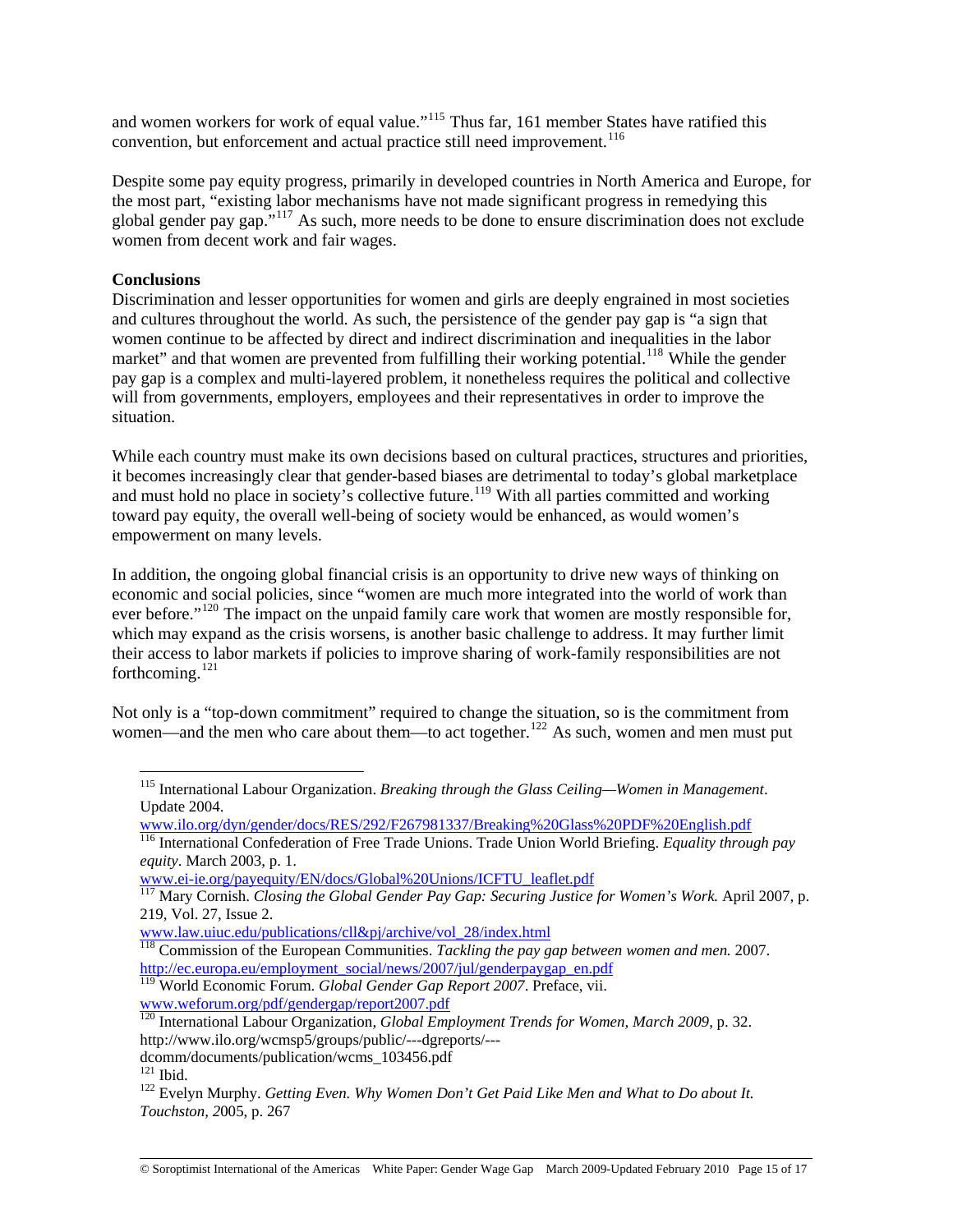pressure on chief executives, and their bosses, to ensure fair pay for women. In addition, each woman has a responsibility to act by standing up for herself to ensure that she is being paid fairly.<sup>[123](#page-15-0)</sup>

## **Soroptimist Programs**

Soroptimist is an international volunteer organization for business and professional women who work to improve the lives of women and girls, in local communities and throughout the world. Clubs undertake a number of different projects to confront economic and social realities facing women, both locally and throughout the world. Projects help women on a variety of fronts that impact their working lives, including: providing education and job-skills training, which leads to better employment opportunities; confronting domestic violence in the workplace; and helping women in the wake of natural and man-made disasters. As an organization, Soroptimist supports the following programs:

**Soroptimist Women's Opportunity Awards**—The [Women's Opportunity Awards](http://www.soroptimist.org/awards/awards.html) improves the lives of women by giving them the resources they need to upgrade their education, skills and employment prospects. Each year, Soroptimist clubs in 19 countries and territories assist women in overcoming personal difficulties and improving their lives through education and skills training. The women, who provide the primary source of financial support for their families, may use the cash award to offset any costs associated with their efforts to attain higher education, including books, childcare and transportation. Club recipients become eligible for additional cash awards at other levels of the organization, including three \$10,000 finalist awards.

Many Women's Opportunity Award recipients have overcome enormous obstacles in their quest for a better life, including poverty, domestic violence and substance abuse. Each year, more than \$1 million is disbursed through awards at various levels of the organization to help women achieve their dreams of a better life for themselves and their families. Since the Women's Opportunity Awards program began in 1972, it is estimated that \$20 million has been disbursed and more than 22,500 women have been assisted.

**Soroptimist Club Grants for Women and Girls** – Often the abilities and ambitions of individual Soroptimist clubs exceed their financial resources. The organization introduced the Soroptimist Club Grants for Women and Girls in 1997 to assist with community projects that improve the lives of women and girls. For the 2009-2010 club year, Soroptimist funded \$175,000 in club grants to 31 Soroptimist clubs for new or ongoing projects that foster economic independence for women and girls. Projects include funding a micro-enterprise artisan project for low-income women, teaching marketable job skills to women with disabilities and providing services to women who are domestic abuse survivors.

Listed below are some examples of grant-funded Soroptimist club projects that address the issue of a gender wage gap by providing support for women in school and by creating education and employment opportunities for them.

# Guarapuava, Brazil

*Recipes for Life* 

In 2009, Soroptimist International of Guarapuava received a \$10,000 Soroptimist Club Grant to expand production capabilities at an existing commercial bakery that trains and employs women, thus providing them with a living wage.

<span id="page-15-0"></span> $123$  Ibid.